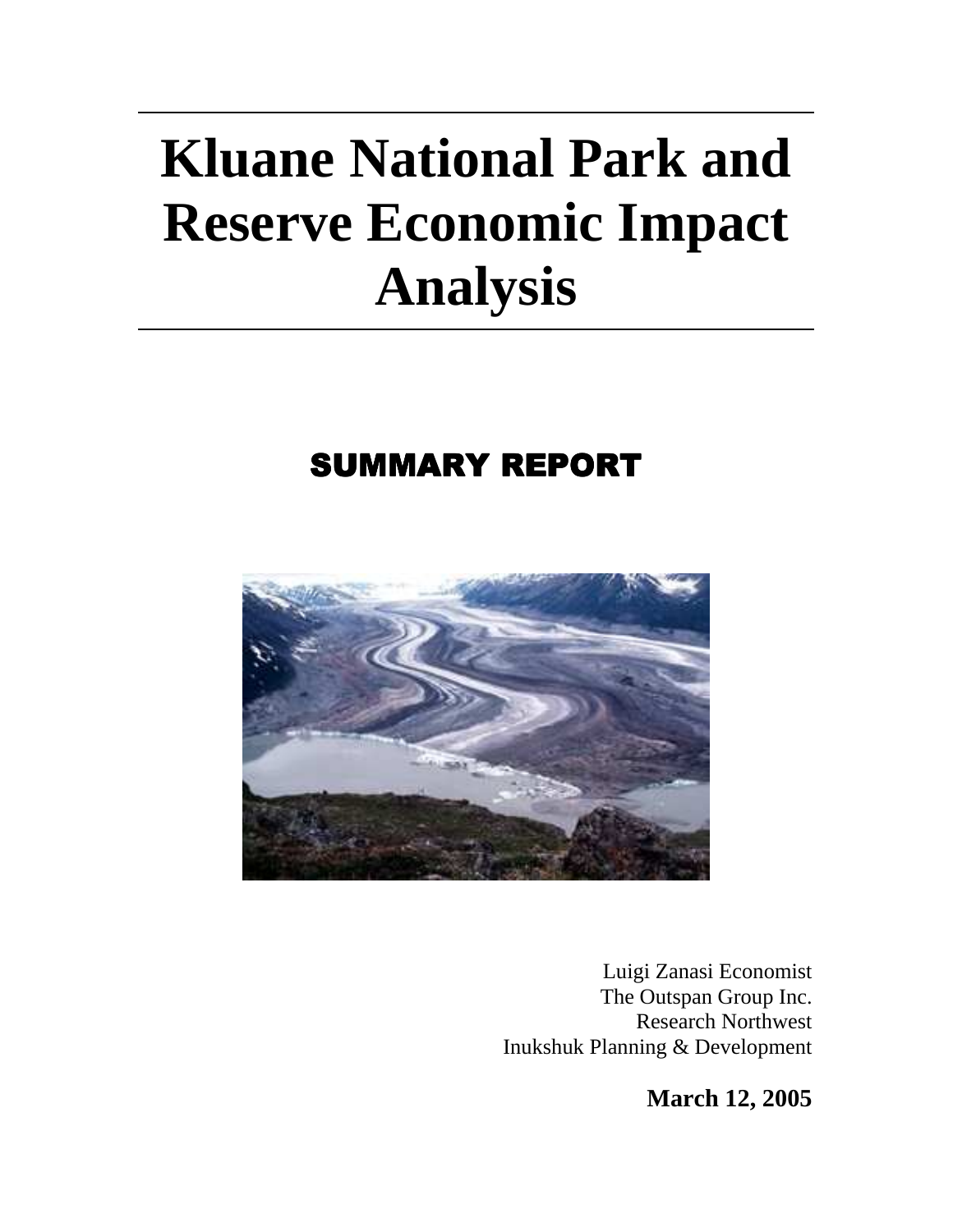This report is also available at:

# **http://www.yukonomics.ca/reports/KNPR\_EIA\_SUMMARY.PDF**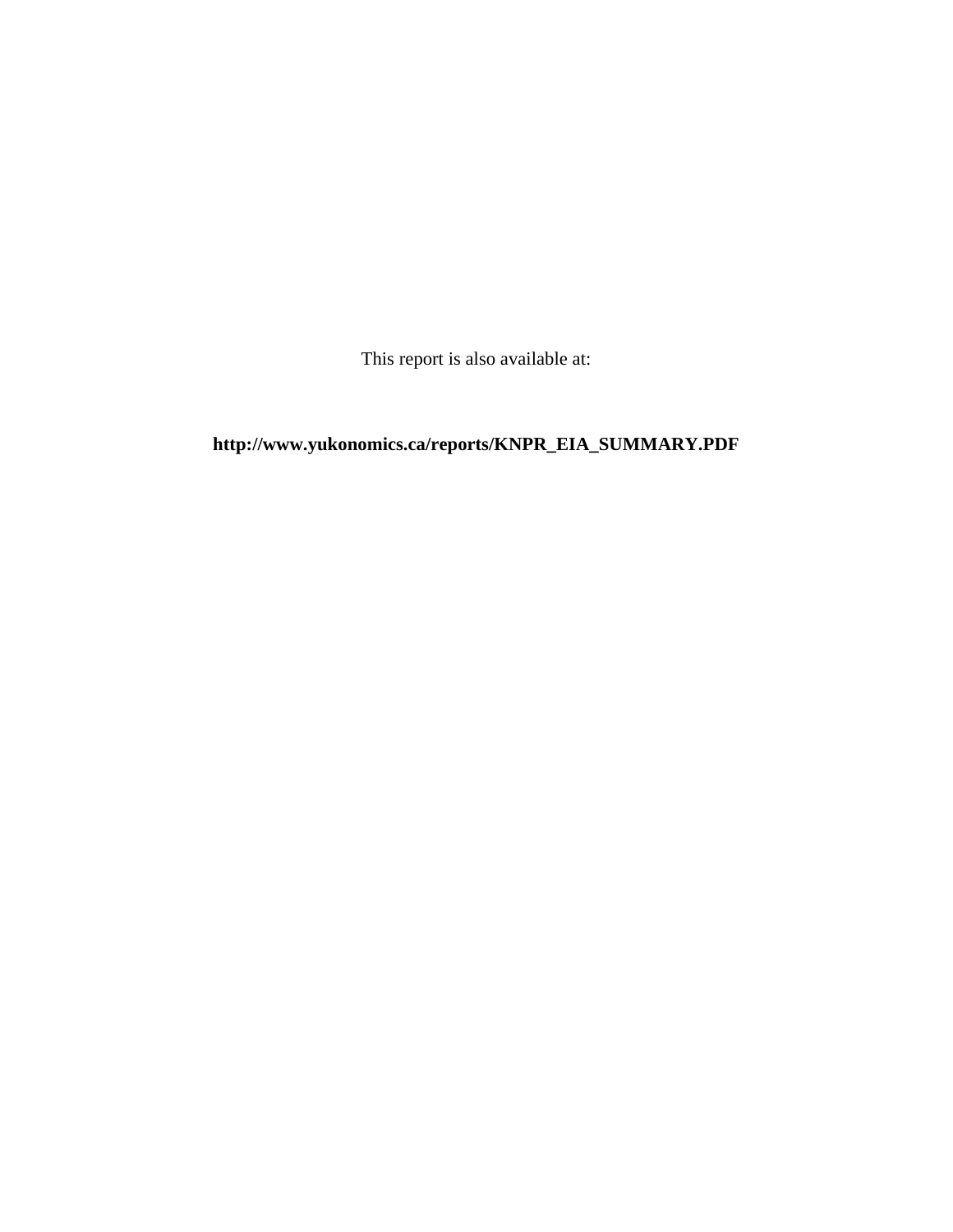# **Executive Summary**

The overall purpose of this project is stated in the Request for Proposals as:

"To consider how Kluane National Park and Reserve affects the community and economy of Haines Junction, the Champagne Aishihik First Nations, the Kluane First Nation and the Kluane region."

The project has a number of specific objectives (and many related sub-objectives) with the focus of these being to produce a standard and rigorous economic impact assessment of KNPR and to provide a form of "case study" to draw useful lessons for future development plans for Haines Junction, other communities and First Nations adjacent to parks and protected areas. But the objectives and goals of the project are broad and ambitious and its challenges numerous. From the beginning it was clear that, although a rigorous technical economic impact assessment was the central component, this was not to be strictly a technical, numbers-based report.

To determine the impact of the establishment of KNPR on Kluane's regional economy and Haines Junction in particular, two models were used. First, we applied a standard, rigorous economic impact assessment model to measure the current annual economic impact of KNPR on Haines Junction, the Kluane region, and the Yukon. Second, we developed a community comparison base-case model based on a composite of five other Yukon communities to assess how much of the economic development of Haines Junction since the establishment of KNPR is attributable to the park and how much is due to other factors.

In addition to the two economic analysis models, the project has also involved the following:

- A considerable amount of research into the economic history of the region,
- The construction of a baseline economic profile of the region,
- A series of interviews with Kluane region residents including the owner/operators of local businesses, and
- A detailed discussion of economic and other benefits of KNPR that are difficult to capture using a traditional economic impact assessment model.

#### **Key Findings:**

- Average annual expenditure by Parks Canada associated with KNPR is \$2.11 million.
- KNPR directly creates about 28.5 person-years of employment and has an average annual payroll of \$1.23 million annually over the past five years.
- Total annual visitor spending associated with Kluane National Park and Reserve is calculated at \$3.21 million based on 75,478 non-resident visitors spending an average of \$42.50 each.
- Economic impacts from all spending associated with KNPR add \$2.5 million to the Yukon's GDP, labour income is enhanced by \$2.2 million, the Yukon government receives an additional \$57,000 in property and excise taxes, and over 57 person-years of employment are generated annually from this spending.

One basic feature of economic impacts that must always be kept in mind is that every dollar of expenditure *does not* necessarily create a dollar's worth of impact and, equally importantly, the same amount of different kinds of expenditures *does not* create an equal economic impact. That is, one dollar of KNPR payroll has a different impact then one dollar of visitor spending on gasoline. In some respects this is intuitively obvious; a much smaller fraction of the dollar spent on gas remains in the community than the dollar spent on wages because most of the price of the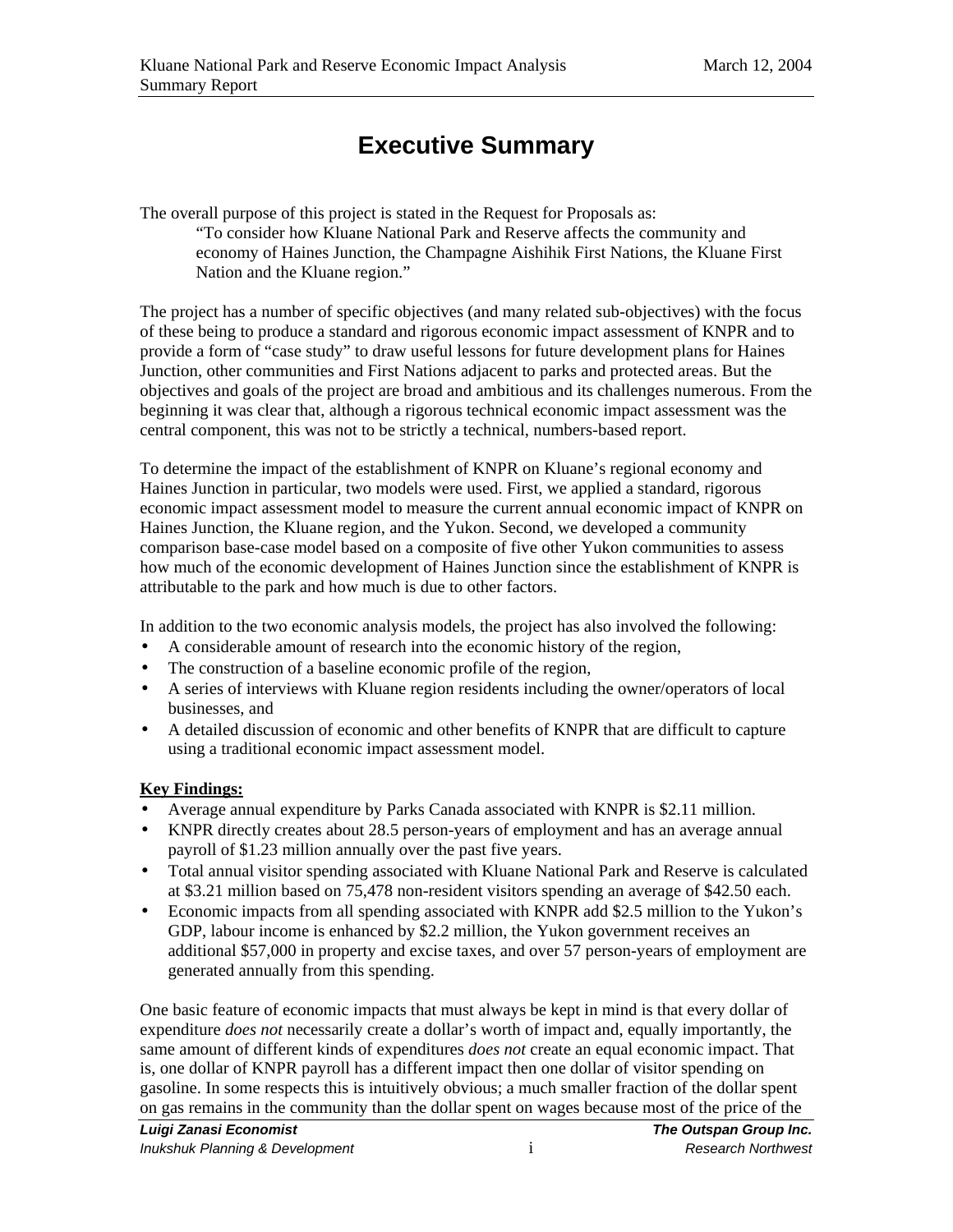gas goes to the wholesaler and eventually to refineries and oil producers. (Of course, much of the dollar in wages also leaks out of the community as well, but more of it sticks).

To arrive at the economic impacts shown in Table 1 below, we fed in all the data on KNPR spending (divided into different types of spending) and all data on visitor spending (again divided into different categories) into the impact model and performed all the necessary calculations. Table 1 summarizes the total economic impacts generated within each geographic area on a cumulative basis.

|                              | Within Yukon |             |                     | Outside Yukon** |                |             |
|------------------------------|--------------|-------------|---------------------|-----------------|----------------|-------------|
|                              | Haines       | Kluane      |                     | <b>Haines</b>   | Kluane         |             |
|                              | $Junction*$  | $Region*$   | Yukon <sup>**</sup> | <i>Junction</i> | Region         | Yukon       |
| Expenditure                  | \$3,908,527  | \$4,718,727 | \$5,074,071         |                 | Not applicable |             |
| <b>Impacts</b>               |              |             |                     |                 |                |             |
| <b>GDP</b>                   | \$1,679,000  | \$1,791,000 | \$2,597,000         | \$988,400       | \$1,305,200    | \$1,422,500 |
| Labour<br>Income             | \$1,569,000  | \$1,660,000 | \$2,168,000         | \$612,000       | \$809,000      | \$885,000   |
| Employment<br>(person-years) | 38.5         | 41.5        | 57.5                | 19.0            | 25.3           | 27.6        |
| <b>Tax Revenue</b>           | \$38,800     | \$49,700    | \$57,700            | \$80,000        | \$106,000      | \$113,700   |

#### **Table 1 Total cumulative economic impacts of Kluane NPR (constant 2000 dollars)**

Note: Tax revenue includes only property and excise taxes, not income tax.

\* Direct impacts only reported

\*\* Direct and Indirect impacts reported

The economic impacts reported in Table 1 show that the economy of the territory benefits significantly from the spending of Parks Canada on development and operations of the park, as well as the spending of park visitors.

Table 2 below shows how large a role the GDP impacts of KNPR — as shown in Table 1 above — play in relation to the size of the local, regional, and territorial economies.

#### **Table 2 GDP Contribution of Kluane NPR to the economies of Haines Junction, Kluane region and the Yukon**

|                                   | <b>Haines Junction</b> | Kluane region | Yukon           |
|-----------------------------------|------------------------|---------------|-----------------|
| GDP related to KNPR               | \$1,679,000            | \$1,791,000   | \$2,597,000     |
| GDP of area economy               | \$24,035,000           | \$31,357,000  | \$1,124,000,000 |
| KNPR-related GDP as % of area GDP | 7.0%                   | 5.7%          | $0.2\%$         |

As might be expected, the park has its greatest effect upon the local Haines Junction economy and as the area of economic activity is broadened, the park's economic significance is reduced.

Although the KNPR's contribution of 5.7% to 7.0% to regional and local GDP may appear small, it is actually quite significant. In the context of the Yukon's economy, the construction sector, the retail trade sector, and the health care sector each contribute approximately 6% or 7% to the territory's GDP. Not overwhelmingly large, but significant.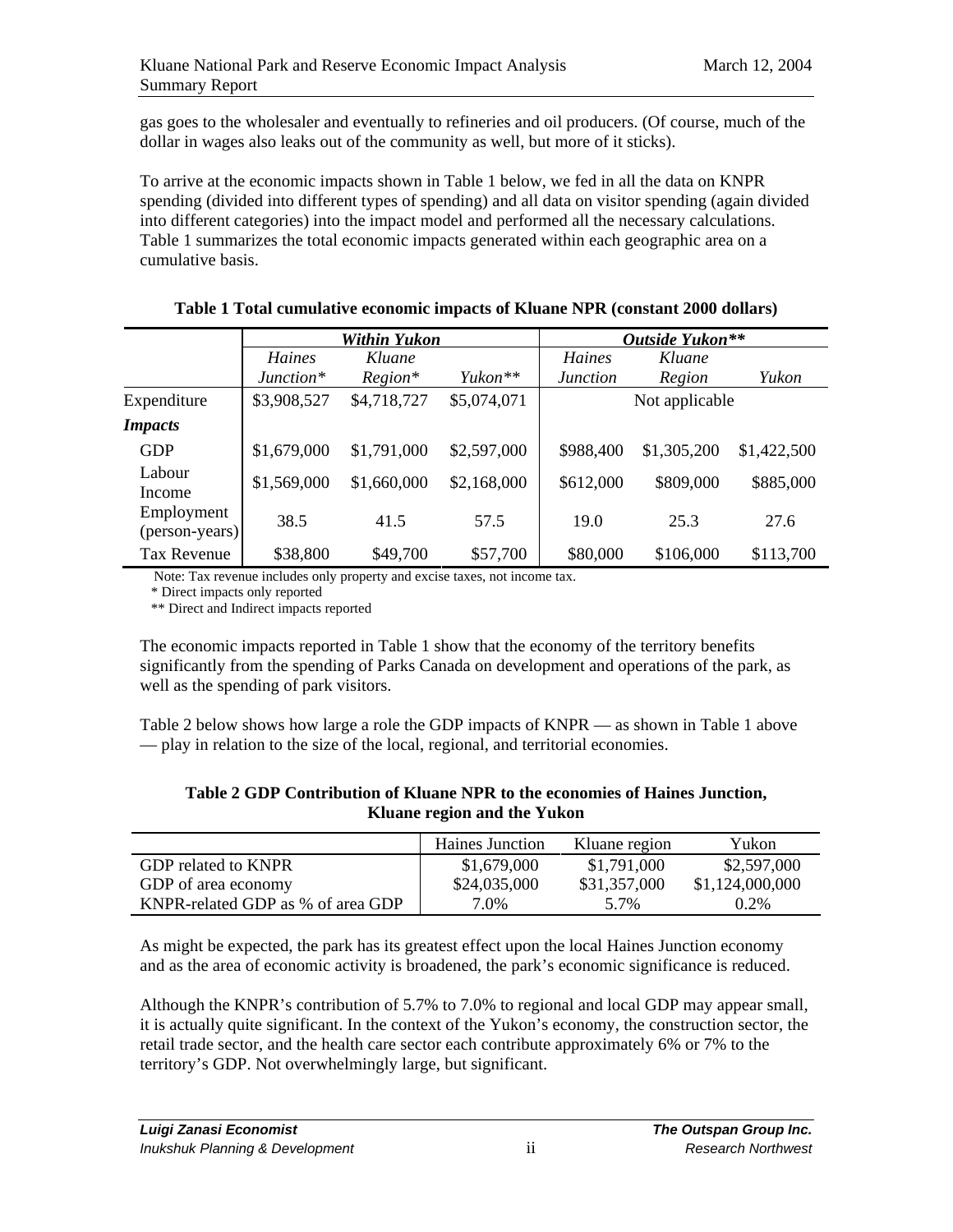#### **Community Comparison:**

A thorough comparison of Haines Junction with five other comparable Yukon communities from the 1960s on provides evidence that the establishment of Kluane National Park and Reserve has played a large role in the growth and economic development of Haines Junction:

- Haines Junction's population was largely stagnant in the 1960s, going from 199 in 1961 to 183 in 1971, while the other communities grew relatively fast (the five-community average population grew from 220 to 331 over the 10 years). In the 1970s, coinciding with the formation of the Park, the pattern was reversed and Haines Junction's population jumped to 366 by 1981, while the five-community average dropped to 294.
- In 1971, Haines Junction had fewer people employed (70 in total) than any of the other communities studied. By 1981, the number employed in Haines Junction had shot up to 190, more than any of the other communities. Overall since the 1970s, Haines Junction has consistently employed a larger portion of its potential labour force than other comparable communities.
- In 1971, Haines Junction residents had a below-average employment income, with those employed earning about 6% less than people in the other communities. By 1981, Haines Junction was about 6% above the comparable community average; by 1986, the community's average income was nearly 30% higher than in other communities.

The KNPR gave Haines Junction a head start in the 1970s, and the community has kept its lead since then. The Park seems to have served as a catalyst that not only improved economic conditions but also gave the community amenities and infrastructure that set the stage for future growth. A number of other factors as well as the KNPR have helped Haines Junction grow at the same pace as other communities since the early 1980s.

Factors not related to the Park — including the inherent natural attractiveness of the area for tourism, major construction projects such as the Shakwak project, decentralization of the territorial government, and the growth of the Champagne and Aishihik First Nations and municipal governments government — are not sufficient to explain why Haines Junction has done considerably better economically than the five other comparable Yukon communities.



This study confirms that establishment of Kluane National Park and Reserve has had, and continues to have, a positive impact on the Haines Junction and Yukon economy.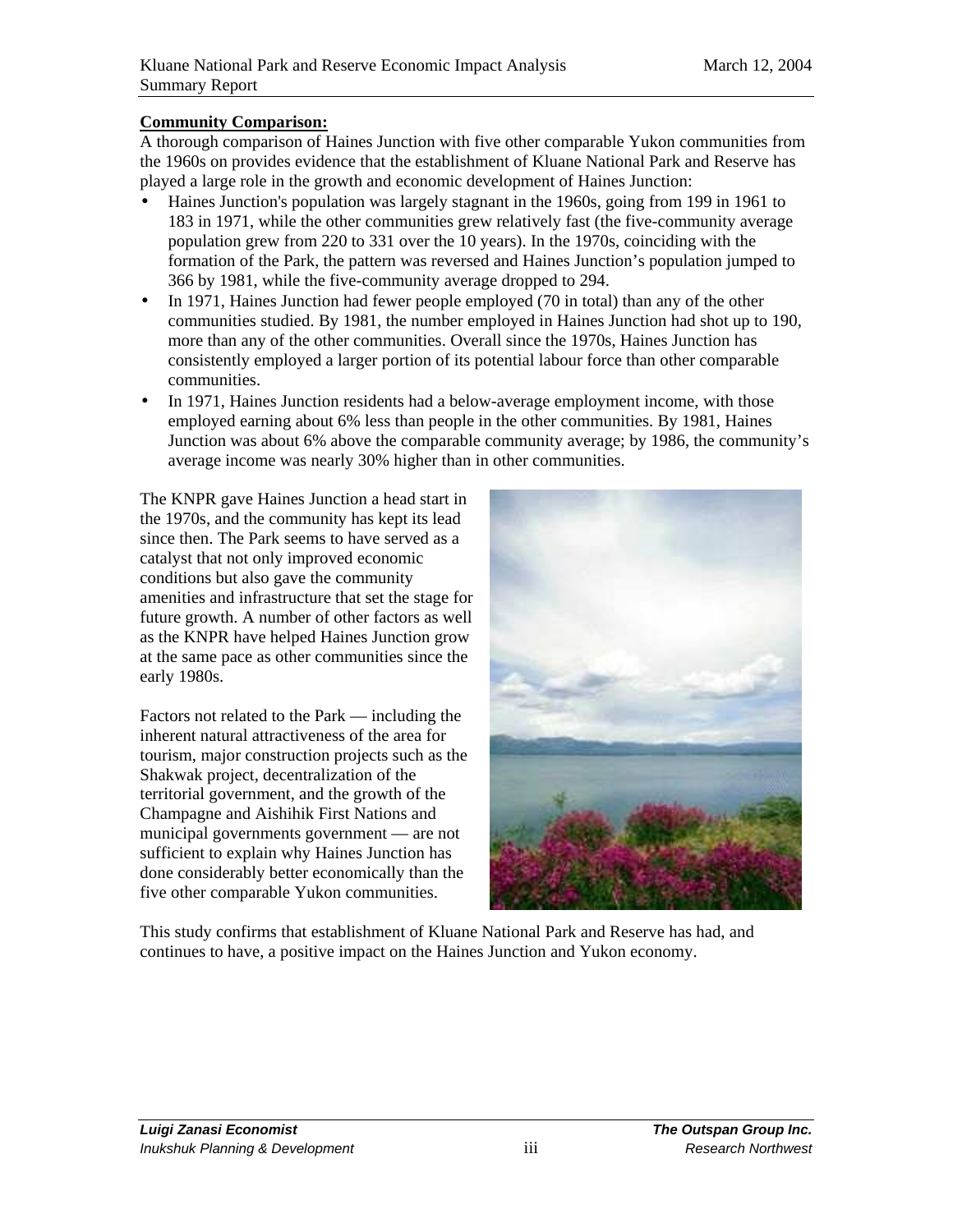# **Table of Contents**

| 1<br>$\overline{2}$ | ECONOMIC IMPACT OF KLUANE NATIONAL PARK AND RESERVE  5<br>2.1.1<br>2.1.2<br>2.2.1 |  |
|---------------------|-----------------------------------------------------------------------------------|--|
| 3                   | <b>ECONOMIC BENEFITS OF KLUANE NATIONAL PARK AND RESERVE 14</b>                   |  |
| 4                   | 4.2<br>4.3                                                                        |  |
| 5                   | 5.1<br>5.2<br>5.3<br>5.4                                                          |  |
| 6                   | <b>COMMUNITY PERSPECTIVES ON ECONOMIC DEVELOPMENT 24</b><br>6.1                   |  |
| 7                   |                                                                                   |  |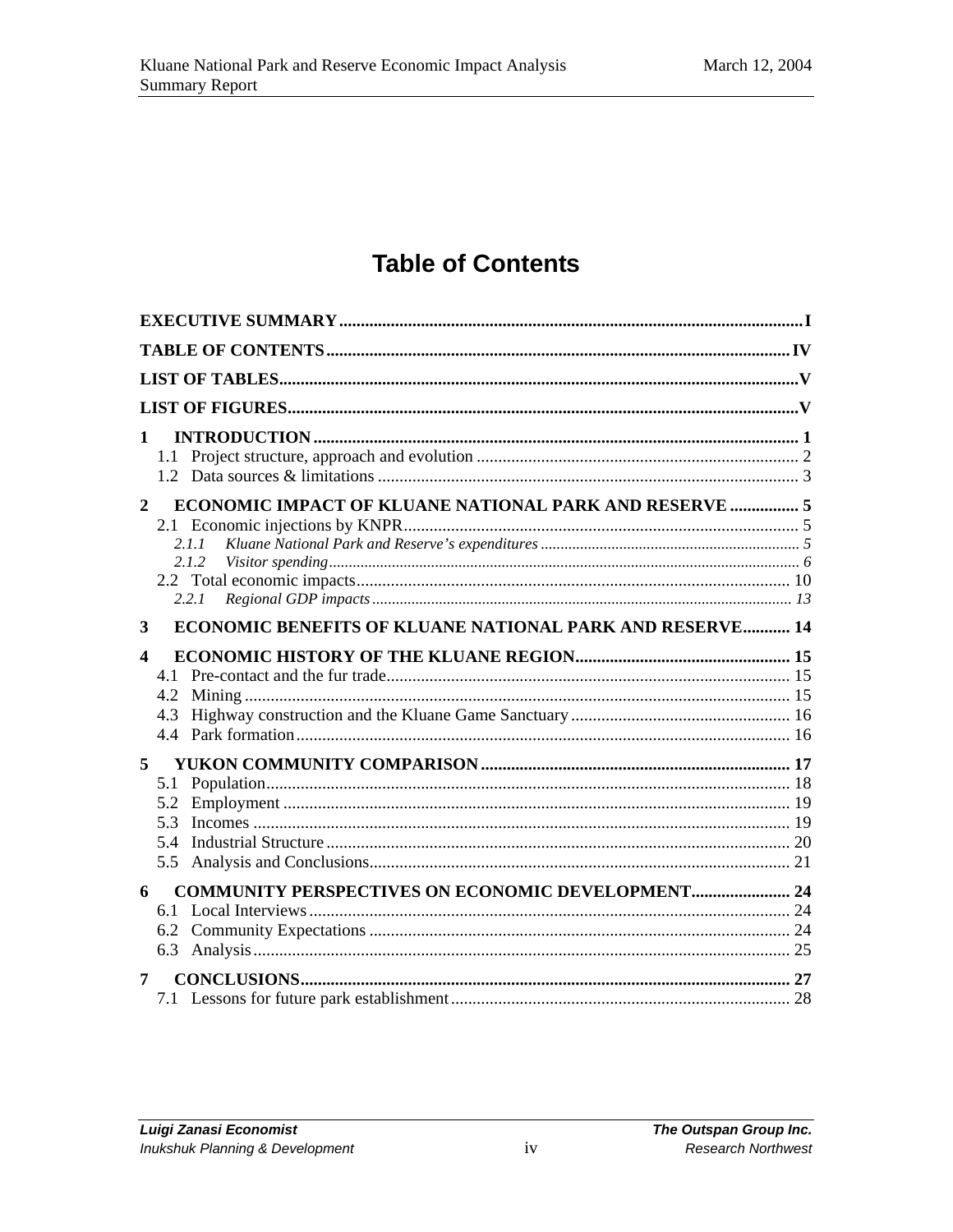# **List of Tables**

| Table 1 Total cumulative economic impacts of Kluane NPR (constant 2000 dollars) ii        |
|-------------------------------------------------------------------------------------------|
| Table 2 GDP Contribution of Kluane NPR to the economies of Haines Junction, Kluane region |
| Table 3 Summary of KNPR's employment and expenditures by fiscal year, 1999/2000 to        |
|                                                                                           |
|                                                                                           |
|                                                                                           |
| Table 7 Arguments for and against reducing the visitor spending attributed to KNPR  9     |
| Table 8 Direct economic impacts of Kluane NPR visitor spending by geographic area         |
| Table 9 Cumulative economic impact of Kluane NPR Parks Canada spending                    |
| Table 10 Cumulative economic impact of Kluane NPR visitor spending                        |
| Table 11 Total cumulative economic impacts of Kluane NPR (constant 2000 dollars) 12       |
| Table 12 GDP Contribution of Kluane NPR to the economies of Haines Junction,              |

# **List of Figures**

| Figure 2 Employment, Haines Junction and 5 community average, 1971-2001  19            |  |
|----------------------------------------------------------------------------------------|--|
| Figure 3 Average employment income, Haines Junction and 5 community                    |  |
| Figure 4 Employment by industry, Haines Junction and 5 community average, 1971-2001 20 |  |
| Figure 5 Percentage employment by industry, Haines Junction and 5 community            |  |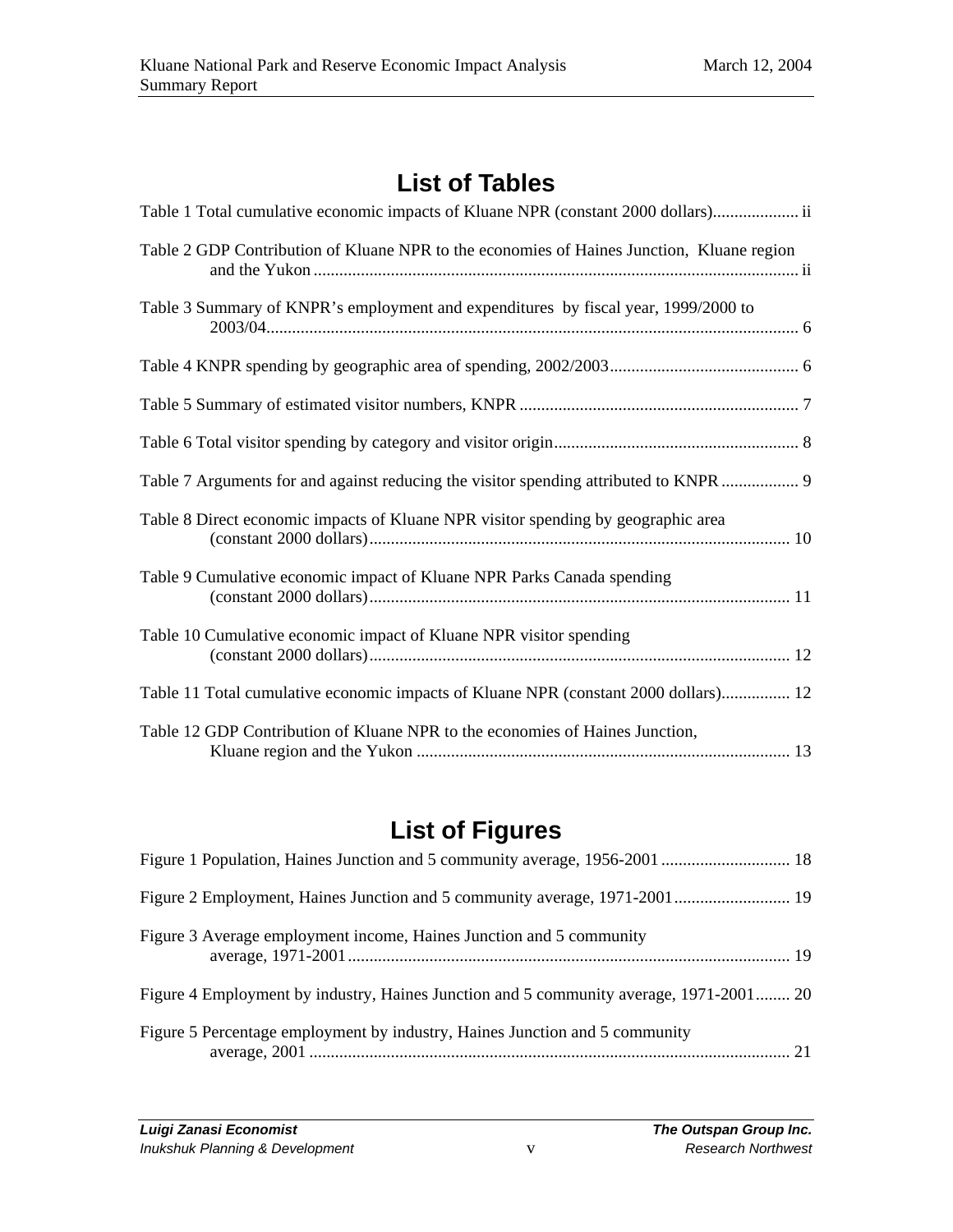# **1 Introduction**

The *Kluane National Park and Reserve Economic Impact Analysis* project was commissioned by the Yukon Chapter of the Canadian Parks and Wilderness Society, the federal government through Parks Canada, and the Yukon Government. The Champagne and Aishihik First Nations, the Kluane First Nation, the Village of Haines Junction and the Park Management Board have all participated in the project through seats on the Project Steering Committee.



The overall purpose of the project is stated in the Request for Proposals as:

"To consider how Kluane National Park and Reserve affects the community and economy of Haines Junction, the Champagne Aishihik First Nations, the Kluane First Nation and the Kluane region."

The specific objectives laid out in the Request for Proposals were:

- 1. Determination of the economic impact of Kluane National Park and Reserve on the Kluane region, the community of Haines Junction, CAFN, KFN and the Yukon Territory.
- 2. Development of an economic profile of Haines Junction and the Kluane region that considers the role of Kluane National Park and Reserve in the local economy.
- 3. Assessment of other economic values associated with Kluane National Park and Reserve.
- 4. Development of a case study involving a qualitative and quantitative investigation of the dynamic factors that have had an impact on how Kluane National Park has affected the economy of Haines Junction and surrounding region.
- 5. Delivery of a workshop that will allow the community and local First Nations to better understand the local economy and factors that are influencing its future economic direction. The workshop will allow the community and local First Nations to use the study as a means of discussing future directions.

Finally, the Request for Proposals elaborated on what it was expected that various aspects of the project could, or would, provide, including:

- The development of a set of indicators to gauge broad social and economic considerations.
- Consideration of a number of time periods, including: pre-1943 (briefly), the establishment of the Kluane Game Sanctuary from 1943 to 1973; the establishment of Kluane National Park and Reserve from 1973 to 1977 and the operational period of the park from 1977 to 2002.
- Consideration of the local economy prior to the establishment of the park and the economic activities that were curtailed.
- Assessment of other economic values, both use and non-use, including: option, bequest and existence values as well as consideration of ecological processes that are protected through the national park designation of the region.
- An analysis involving both qualitative and quantitative analysis, considering what parts of the community may have benefited and how they have benefited and considering the broad dynamic factors that have influenced how the community has been affected.
- An analysis considering factors which could increase the potential benefits for the community.
- Useful lessons for future development plans for Haines Junction, other communities and First Nations adjacent to parks and protected areas.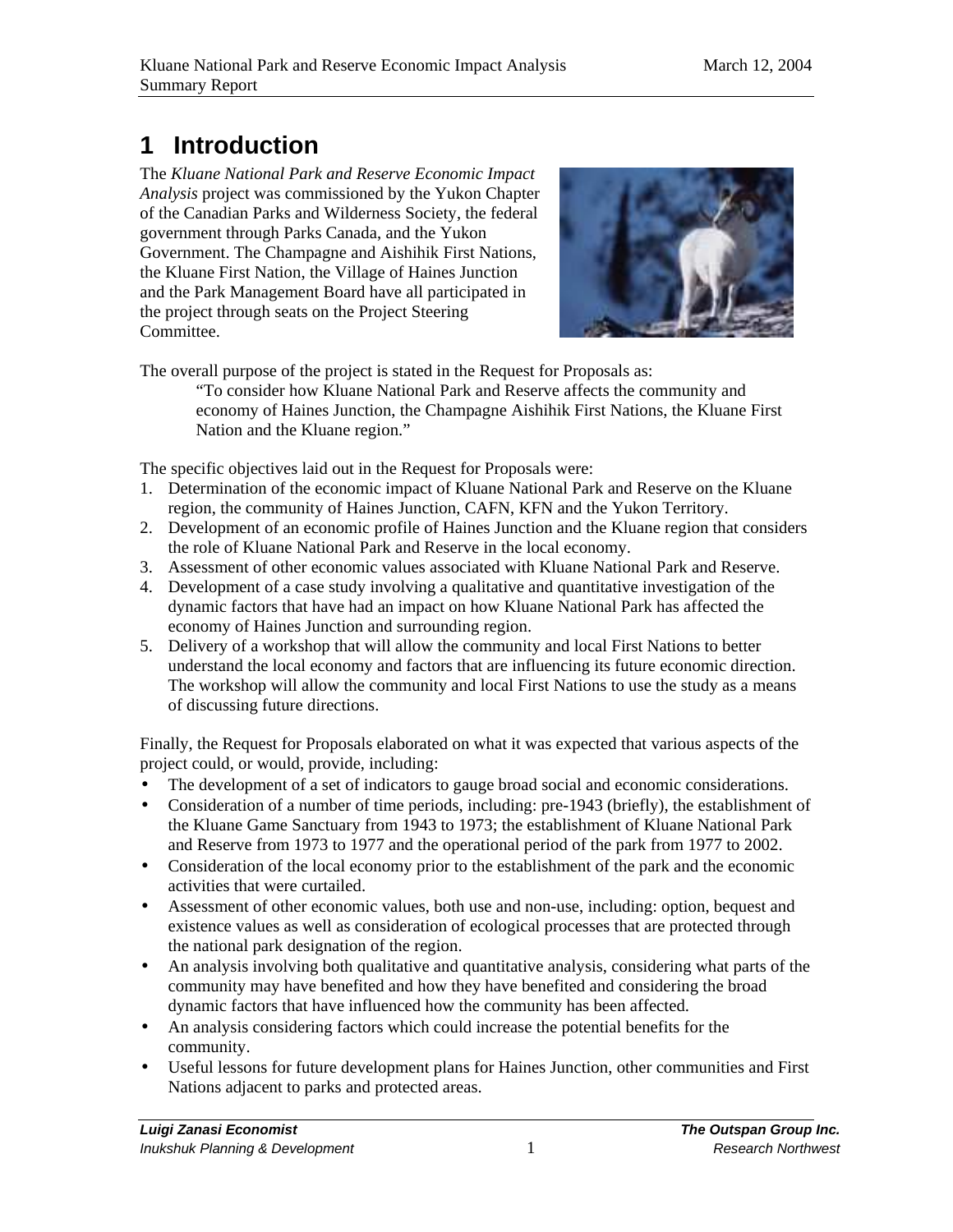The objectives and goals of the project are broad and ambitious and its challenges numerous. From the beginning it was clear that, although a rigorous technical economic impact assessment was the central component, this was not to be strictly a technical, numbers-based report. Much more was required.

### 1.1 Project structure, approach and evolution

The eight separate documents that make up the *Kluane National Park and Reserve Economic Impact Analysis* project are listed and their contents very briefly summarized in the text box to the right.

To determine the impact of the establishment of KNPR on Kluane's regional economy and Haines Junction in particular, two models were used. First, we applied a standard, rigorous economic impact assessment model to measure the current annual economic impact of KNPR on Haines Junction, the Kluane region, and the Yukon. The *Economic Impact Model for Parks and Protected Areas*, is a product of the Department of Canadian Heritage and the Canadian Tourism Commission, and originally produced by Parks Canada, was used to calculate impacts. This model has just been updated with the latest impact multipliers based on Statistics Canada data for the Yukon Territory for the commodities contained in the model using 1999 values. The model therefore reflects the current Yukon economy and its relationships/linkages with other parts of the Canadian economy.

Second, we developed a community comparison base-case model based on a composite of five other Yukon communities to assess how much of the economic development of Haines Junction since the establishment of KNPR could be attributed to the park and how much is due to other factors.

In addition to the two economic analysis models, the project has also involved the following:

• A considerable amount of research into the economic history of the region,

### **Project Structure**

The results of *Kluane National Park and Reserve Economic Impact Analysis* project are contained in a total of eight separate documents: *Summary Report* — summarizes the key findings of the project.

*Background Report #1: Baseline Economic Profile* — lays out current economic and social data for the Kluane region and Haines Junction. *Background Report #2: Economic Impact Analysis* — provides all of the background data and analysis for the final calculation of the economic impact of KNPR. Also includes a comparison of the impacts of KNPR on the Kluane region with the impacts of five other parks on their regions.

*Background Report #3: Economic History of the Kluane Region* — provides a summary of the important economic issues and events from precontact times to the present.

*Background Report #4: Community Economic Comparison Analysis* — contains the community comparison base-case model based on a composite of five other Yukon communities designed for the project and the analysis of how the development of Haines Junction compares with that of other Yukon communities.

*Background Report #5: Economic Benefits Framework* — provides a detailed discussion of economic and other benefits of KNPR that are difficult to capture using a traditional economic impact assessment model.

*Background Report #6: Community Interviews*  — contains the detailed results of the interviews of local people conducted for the project. *Appendix: Community Feedback* — presents a detailed account of the feedback from the Steering Committee and the community at large to the original draft versions of all reports and how that feedback has been responded to.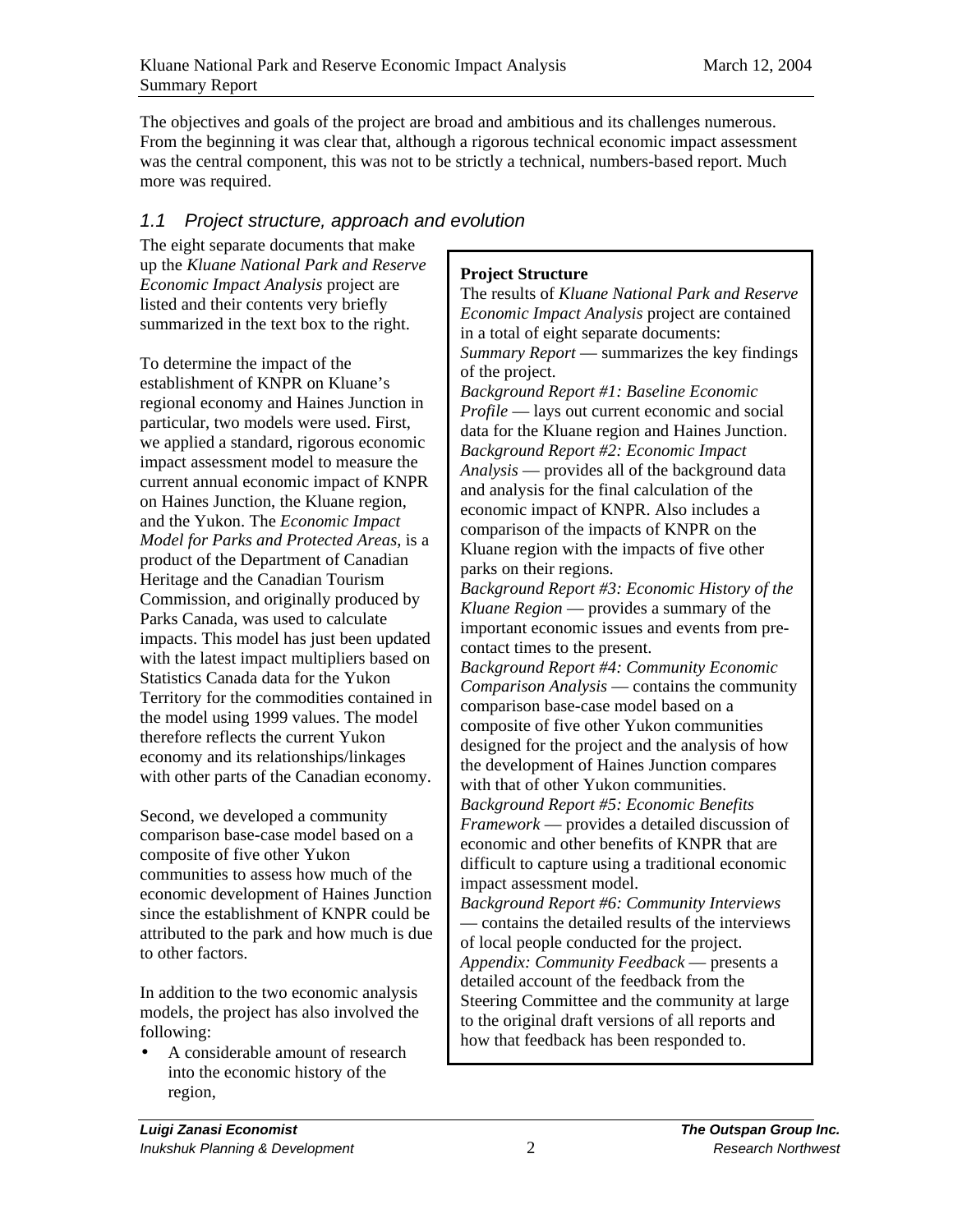- The construction of a baseline economic profile of the region,
- A small number of interviews with Kluane region residents including the owner/operators of local businesses, and
- A detailed discussion of economic and other benefits of KNPR that are difficult to capture using a traditional economic impact assessment model.

Three of the project objectives — determination of the economic impact of KNPR, development of a baseline economic profile, and the assessment of other economic values — lent themselves to separate treatment in separate background papers. Meeting the objective requiring the development of a case study (along with its numerous related sub-objectives as detailed above) has resulted in three background papers — the *Community Comparison*, the *Economic History*, and the *Community Interviews*.

It should be stressed that the intent throughout this project has been to assess the impact of KNPR on the Kluane region as a whole, including Burwash Landing and Destruction Bay, and not simply on Haines Junction. Where there is an exclusive focus on Haines Junction — in the *Community Comparison* background paper for example — it is a result of a lack of data and not a wish to ignore the smaller communities. Similarly, a lack of data severely restricts our ability to distinguish specific impacts on the Champagne and Aishihik First Nations and the Kluane First Nation.



This Summary Report represents an attempt to balance the need for a concise and readable summary of all the key results of the project as a whole with the need for enough detail, background and references to satisfy readers who perhaps do not wish to delve into the much more detailed background reports. However, the background reports on this project do include considerably more detail on all aspects of the project, including references to all the literature and sources consulted.

Following a public meeting and participation in an open house in Haines Junction on October 28 and October 30, 2004 to present the results of the draft of this project, we were directed by the Steering Committee to create an appendix on that feedback. The paper titled *Appendix: Community Feedback* contains all the feedback received — both written and verbal — along with how we have responded to specific concerns and why.

### 1.2 Data sources & limitations

Economic data on small rural communities is sparse. We rely heavily on the Census, which is conducted every five years and contains data on a number of economic and social indicators. We have obtained all available published data relating to Yukon communities for every Census since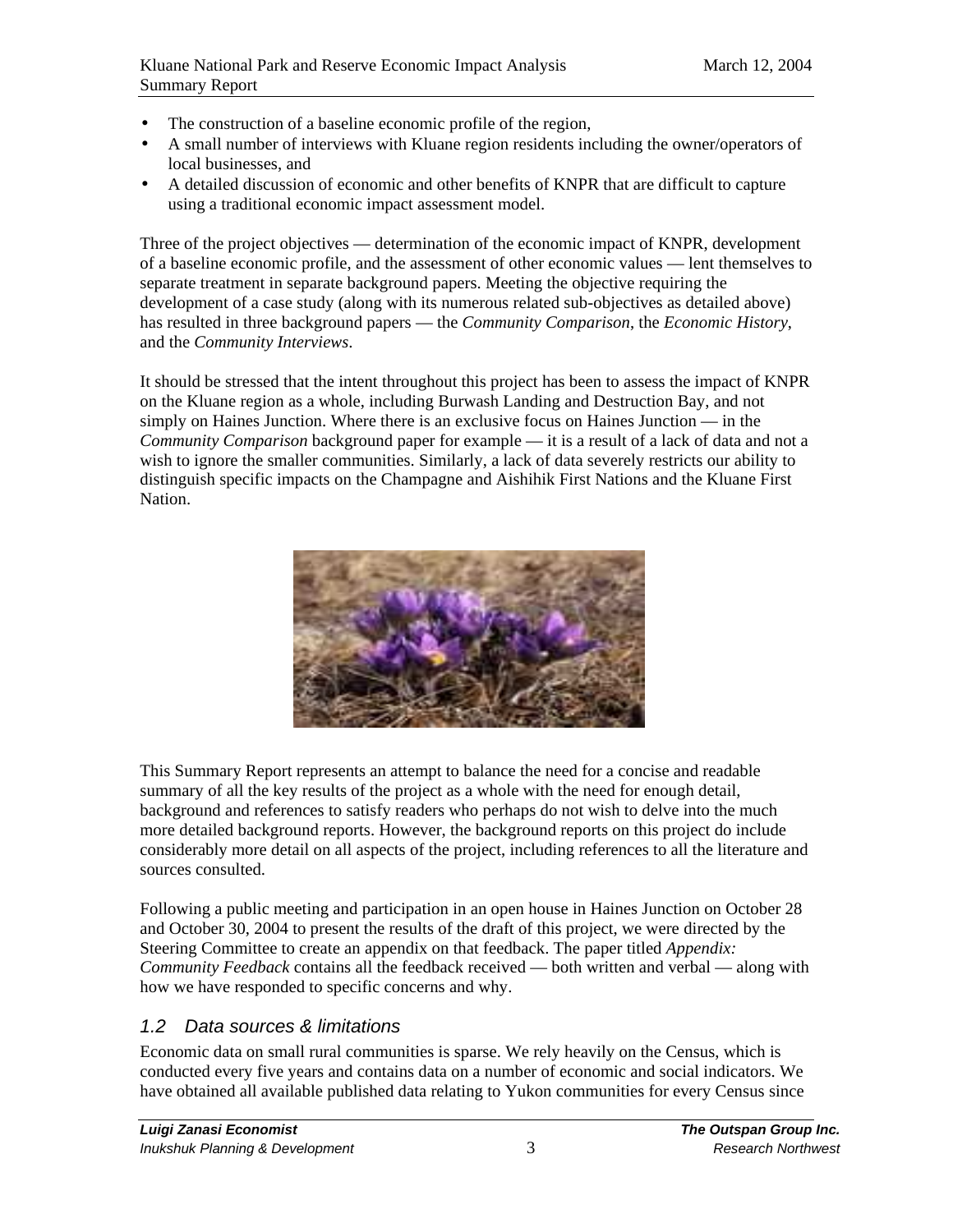

1961. However, hardly any economic data is published for communities with fewer than 200 people to protect the confidentiality of respondents. Also, there is no data published on the Kluane region and, because of the gaps, it is not possible to add up the community data to obtain a picture of the region's economy from published Census data. To remedy those gaps, we ordered special tabulations from Statistics Canada.

Another useful source of information is the Canada Customs and Revenue Agency, which publishes income tax statistics for every

community in Canada. However, for communities such as Burwash Landing, Destruction Bay and Beaver Creek, both the Census and the income tax data are incomplete to protect confidentiality.

The various Visitor Exit Surveys (1989, 1994, 1999) conducted by the Yukon Bureau of Statistics and commissioned and published by the Yukon Department of Tourism & Culture include a regional breakdown on tourism in the Kluane region.

All photos used are courtesy of Parks Canada.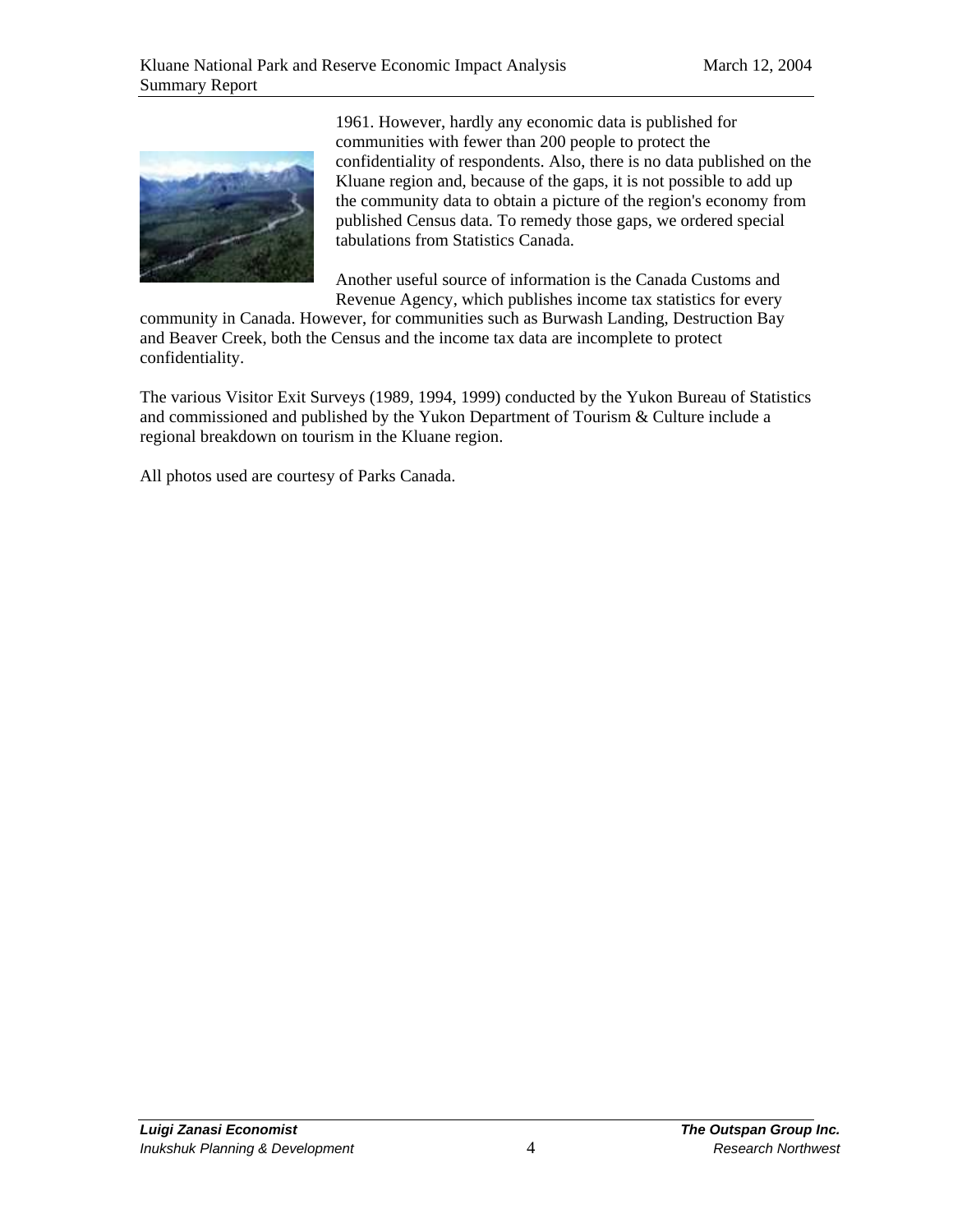# **2 Economic Impact of Kluane National Park and Reserve**

An economic impact assessment is a standard economic tool designed to measure the total effect of an injection of funds into a local or regional economy. The assessment is a snapshot, measuring the impact of that injection for a single year. It cannot measure costs and benefits over time nor can it provide measures to judge whether an equivalent expenditure of government funds on something else would have generated more or less benefit.

Economic impacts are usually classified as direct, indirect or induced. The scale of indirect and induced impacts is heavily dependent on the size and diversity of the local economy. In very small economies, total economic impacts are often considerably smaller than the original expenditures because much of the original expenditure flows (leaks) out of the community immediately. Communities such as Haines Junction — because of their size and proximity to Whitehorse — have significant leakages for two reasons. First, they are

#### *Direct impacts:*

The value-added increase in employment, local incomes and local GDP retained in the area, and tax receipts to all governments from Park and visitor spending.

### *Indirect impacts:*

The value-added increase in employment, local incomes and local GDP retained in the area, and tax receipts to all governments from local suppliers of goods and services to the Park.

# *Induced impacts:*

The increase in employment, local incomes, local GDP, and tax receipts from the spending and re-spending of all labour income generated by the original expenditure.

too small to support many of the basic goods and service requirements of their residents. Second, even when the goods and services are available locally, they cannot compete with the multiple benefits of a "trip to town".

The calculation of all impacts requires the use of multipliers. The multipliers used to calculate direct and indirect impacts for this project come from Statistics Canada's 1999 Inter-provincial Open Input-Output model. Note that indirect impacts have been calculated for the Yukon only, not for the Kluane region or Haines Junction. While there are indirect impacts locally and they may be significant, we lack reliable local multipliers needed to calculate them and do not wish to make estimates based on guess work.

Induced impacts were not calculated for the community, the region or the territory as Statistics Canada no longer includes these values in its models. Again, induced impacts in all areas are greater than zero and may be significant, however, we did not want to overstate the effects of the limited opportunities to spend in the community.

# 2.1 Economic injections by KNPR

There are two major sources providing the injection of funds associated with KNPR into the Kluane region and the Yukon as a whole. These are spending by Parks Canada through its payroll along with purchases of goods and services from local suppliers, and the spending by visitors to the Kluane region that can be attributed to the presence of the Park.

# 2.1.1 Kluane National Park and Reserve's expenditures

Table 3 is a summary of Kluane National Park and Reserve's employment and expenditures.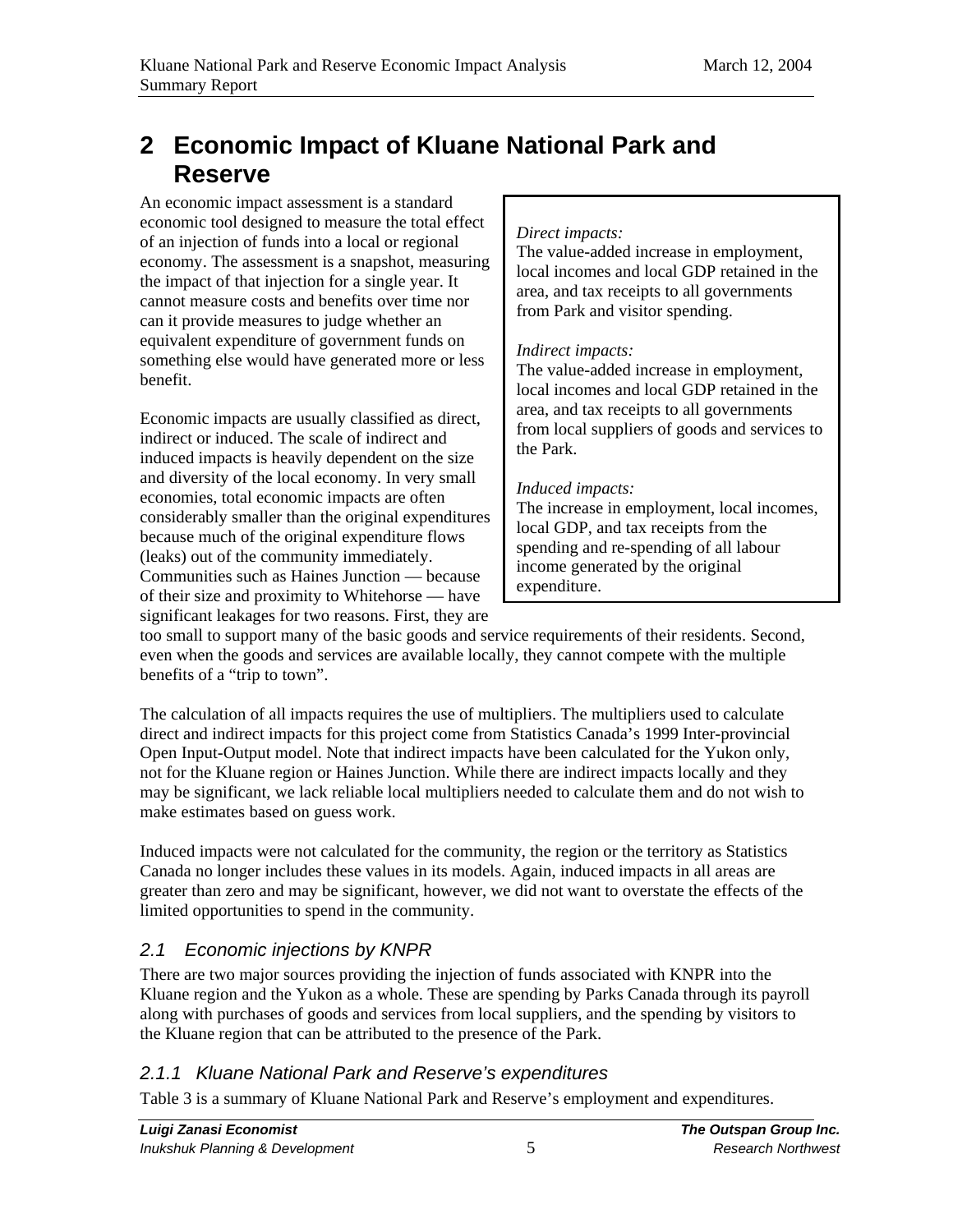| Fiscal year    | Employment     | Wages $&$   | Other        | Total        |
|----------------|----------------|-------------|--------------|--------------|
|                | (person-years) | salaries    | expenditures | expenditures |
| 2003/04        | 28.4           | \$1,431,826 | \$973,253    | \$2,405,079  |
| 2002/03        | 28.6           | \$1,286,022 | \$739,483    | \$2,025,505  |
| 2001/02        | n/a            | \$1,289,358 | \$1,055,898  | \$2,345,256  |
| 2000/01        | n/a            | \$1,087,528 | \$823,408    | \$1,910,936  |
| 1999/2000      | n/a            | \$1,051,041 | \$819,416    | \$1,870,457  |
| 5-year average | (28.5)         | \$1,229,000 | \$882,000    | \$2,111,000  |

#### **Table 3 Summary of KNPR's employment and expenditures by fiscal year, 1999/2000 to 2003/04**

Source: Kluane National Park and Reserve.

Note: 5-year expenditure averages have been rounded to the nearest thousand.

To calculate the geographic impacts of Parks Canada's expenditures, we examined the invoices for all expenditures made in the 2002-03 fiscal year and classified them by type and by where the expenditure was made. The work was done by a long-time Haines Junction resident familiar with the community. Our researcher went over all expenditures and assigned whether the expenditure was spent on a Haines Junction business, a Kluane region business, a business located elsewhere in the Yukon or a business located outside the Yukon.

| Table 4 KNPR spending by geographic area of |  |
|---------------------------------------------|--|
| spending, 2002/2003                         |  |

|                           |                        | % of     |
|---------------------------|------------------------|----------|
| Area of spending          | <i><b>\$</b></i> spent | spending |
| Haines Junction           | \$216,590              | 29.3%    |
| Other Kluane region       | \$8,228                | 1.1%     |
| Rest of Yukon             | \$355,344              | 48.1%    |
| Rest of Canada            | \$142,763              | 19.3%    |
| <b>USA</b>                | \$16,557               | 2.2%     |
| Rest of world             | \$0                    | $0\%$    |
| Sub-total                 | \$739,483              | 100%     |
| Payroll                   | \$1,286,022            |          |
| <b>Total expenditures</b> | \$2,025,505            |          |

Source: An invoice analysis of all KNPR spending for 2002/03

### 2.1.2 Visitor spending

Estimating the visitor spending associated with Kluane National Park and Reserve is somewhat problematic. We have attempted to estimate the amount of KNPR-related tourism spending based on the actual empirical evidence we have: a 1995 study on Park visitations and 1999 data on tourism spending from the Yukon government's Visitor Exit Survey. The Table 4 summarizes all KNPR spending broken out by where the money was spent. Just under 30% of spending (not including payroll spending) went to Haines Junction businesses. Only a tiny fraction, just over 1%, went to other Kluane region businesses.

The total expenditures in each geographic area — with the entire payroll figure being assigned to Haines Junction shown in Table 4 were plugged into the *Economic Impact Model for Parks and Protected Areas* used to calculate the impacts for this project.

#### **Tourism in the Kluane Region**

From the Visitor Exit Survey, we know that most Kluane visitors:

- come by vehicle,
- rate natural attractions as the biggest draw,
- stay longer than in most other regions, and
- spend substantially more in the region than in most other Yukon regions.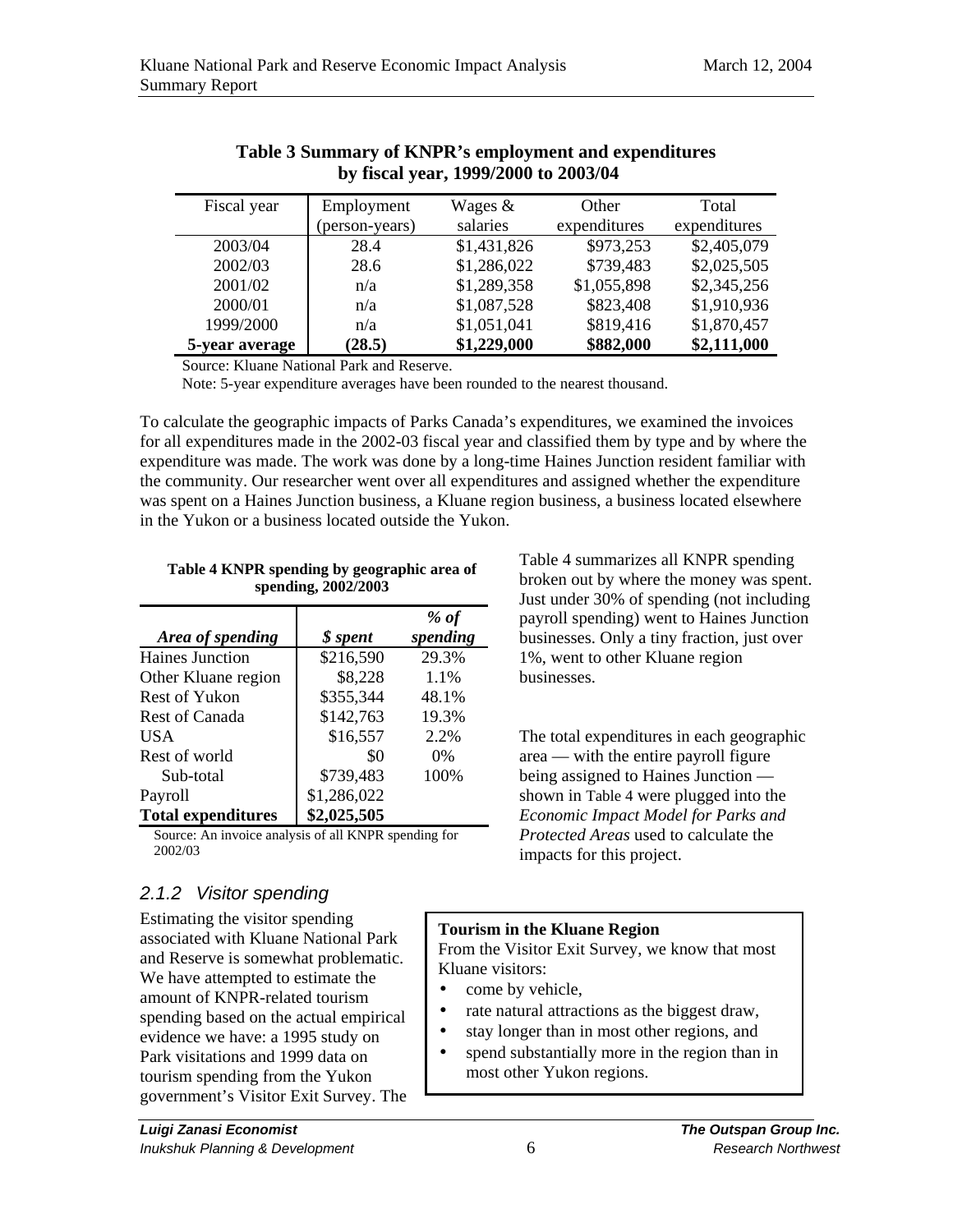numbers were pro-rated to reflect the reduction in number of visitors the Kluane region experienced between 1994 and 1999. While we could have made other assumptions, we have chosen to base our analysis on the only actual complete data available.

Unfortunately, there are no accurate counts of visitor numbers to Kluane NPR for current years. However, the 1995 report<sup>1</sup> on visits to KNPR was used to provide some guidance on visitor numbers for this study. The 1995 study indicated that in 1992 there were 85,600 visitors to the Kluane region who made a stop in the region. In addition, park counts in 1992 indicated a total of 84,700 park visits at all public access sites. Park staff indicated that approximately 15% of these visits represent visits to more than one site, so that the actual number of visitors was 15% less – 71,995 visitors. This study also indicated that 3% of visitors were persons from the territory. The number of non-resident visitors was estimated to be 69,835. This visitor number was broken

| Table 5 Summary of estimated visitor numbers,<br>KNPR                       |           |  |  |
|-----------------------------------------------------------------------------|-----------|--|--|
|                                                                             | Number of |  |  |
|                                                                             | visitors  |  |  |
| Visitors who stop                                                           | 92,516    |  |  |
| Actual visitors (number<br>stopping reduced by 15%<br>for multiple entries) | 77,812    |  |  |
| Yukon visitors (estimate)<br>based on 1995 study<br>ratios)                 | 2.334     |  |  |
| <b>Total non-resident</b><br>visitors                                       | 75,478    |  |  |

Source: Based on 1999 Visitor Exit Survey and Whiting et. al. 1995

down by those who were day visitors and those who stayed overnight. The number of overnight visitors was calculated from campground use figures. It was found that 96.5% of visitors were on day visits while the remaining 3.5% were on overnight visits.

Since the results reported in the 1995 study were based on visitor counts and in the absence of better information, we use the ratios generated by the 1995 report to estimate Kluane NPR's visitor numbers, in conjunction with the more current Yukon and Kluane region tourism data.

The 1999 Yukon Visitor Exit Survey found that 128,795 visitors came to the Kluane region. Of these, 92,516 visitors stopped in the region; the remaining 36,279 did not stop. While some of the non-stopping visitors to Kluane region will have enjoyed the national park by virtue of its boundary location along the Alaska Highway, these people are not included as park visitors. If adjustments are made to the 92,516 visitors who stopped in the region, as indicated in the 1995 study, then the estimated numbers of visitors are as shown in Table 5 below.

Once the number of visitor associated with KNPR is established, there still remains the contentious issue of estimating how much they spent in the region and how much of that spending should be attributed to the park for the purposes of calculating economic impacts. From the 1999 Visitor Exit Survey we know that the average tourist who stopped in the Kluane region in 1999 spent approximately \$40.00 per-day during their stay. Using that data as a starting point we arrived at a slightly higher overall average of \$42.00 per-person per-day (please see the *Economic Impact* background paper for details) broken down into categories such as accommodation, transportation, restaurants etc. The average spending number is firmly based on the best available empirical data, the Visitor Exit Survey, and there is no empirical evidence to support a different number.

<sup>&</sup>lt;sup>1</sup> P.G. Whiting and Associates and Strategic Research and Analysis, Visit Profile and Economic Impact Statement: Northern National Parks (Reserves) and Historic Sites, 1994 Summary Report, Department of Canadian Heritage, May 1995.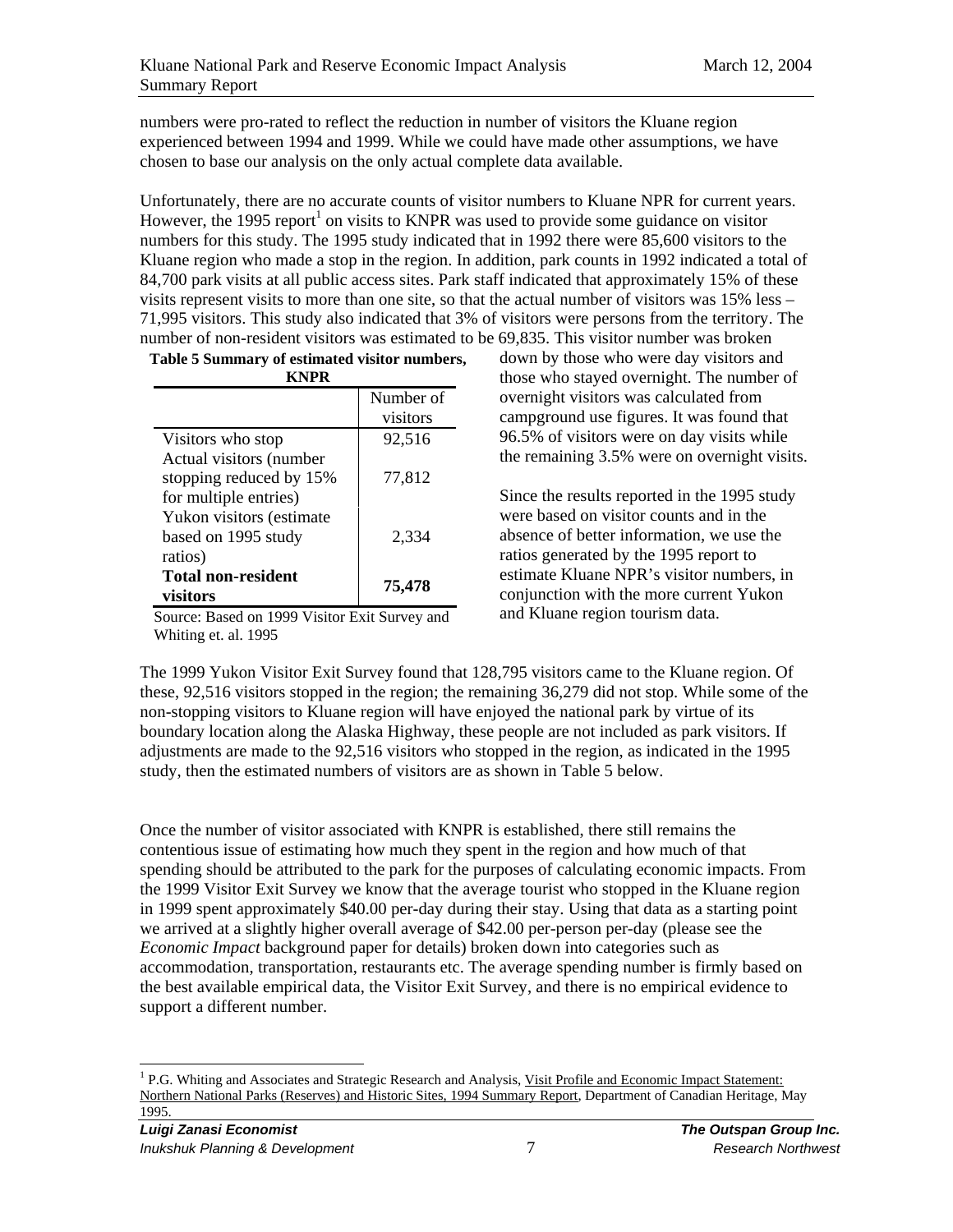With the number of visitors and the average spending per-day established, there remains the crucial step of deciding what proportion of the average spending should be attributed to KNPR. This would be an easier task if we had clear data on how long the average visitor spent in the region overall and how much of that time was connected to the park. The Visitor Exit Survey provides some data on length of stay — for example, 59% of visitor parties who stopped in the region stayed either one or two nights — but does not provide a figure for the average length of stay per visitor. We are therefore using the results of the 1995 Whiting et al. study (please see the *Economic Impact* background paper for details) that found the average length of stay in the region was 1.12 nights.

Based on the average visitor spending 1.12 nights in the region and a number of other factors laid out in Table 7 below, we assign one full day's spending of the average regional visitor to each visitor associated with the park in order to calculate economic impacts. In other words, we are assuming that each visitor associated with the park spends approximately \$42.00 in the region and that spending can be attributed to KNPR.

Table 6 summarizes total visitor spending by category of spending and visitor origin.

|                          | Visitor origin |             |             |          |              |
|--------------------------|----------------|-------------|-------------|----------|--------------|
| <b>Spending category</b> | Canada         | USA         | Overseas    | Yukon    | <b>Total</b> |
| Transportation           | \$180,850      | \$652,933   | \$348,151   | \$19,139 | \$1,201,073  |
| Accommodation            | \$92,614       | \$489,840   | \$326,414   | \$9,803  | \$918,671    |
| Groceries/alcohol        | \$30,871       | \$114,501   | \$217,610   | \$3,267  | \$366,249    |
| <b>Restaurants</b>       | \$79,405       | \$244,641   | \$54,463    | \$8,403  | \$386,912    |
| Recreation &             | \$30,871       | \$32,395    | \$119,673   | \$3,267  | \$186,206    |
| entertainment            |                |             |             |          |              |
| Other spending           | \$26,493       | \$97,745    | \$21,737    | \$2,801  | \$148,776    |
| Total                    | \$441,104      | \$1,632,055 | \$1,088,048 | \$46,680 | \$3,207,887  |

**Table 6 Total visitor spending by category and visitor origin** 

Source: Source: Based on 1999 Visitor Exit Survey and Whiting et. al. 1995

The total estimated visitor spending associated with Kluane NPR is therefore \$3,207,887 as summarized in Table 6. These are the visitor expenditures that are used — in conjunction with the KNPR expenditures shown in Table 4 — to estimate KNPR's total economic impacts as shown in Section 2.2 below.

The spending data that has been used in this study is derived directly from the 1999 Yukon Visitor Exit Survey, a territorially administered (Yukon Bureau of Statistics) data collection instrument. The survey covered all types of travel – by private vehicle, boat, bus, and air – and all types of trips: pleasure, business and personal. The survey is comprehensive. In terms of the spending data, respondents are asked to indicate their spending only within the territory; they do not include the amount spent on package tours bought elsewhere or airfares paid elsewhere *only the money spent within the territory*. It is important then to recognize that the spending figures we are using in this study do not include payments made outside Yukon — just funds spent within the territory are included in the analysis.

Are we attributing too much visitor spending to KNPR? There are arguments for reducing the visitor spending attributed to KNPR. These are laid out in the left hand column in Table 7 below. The arguments in favour of maintaining or even increasing the figure for KNPR-related spending are presented in the right hand column.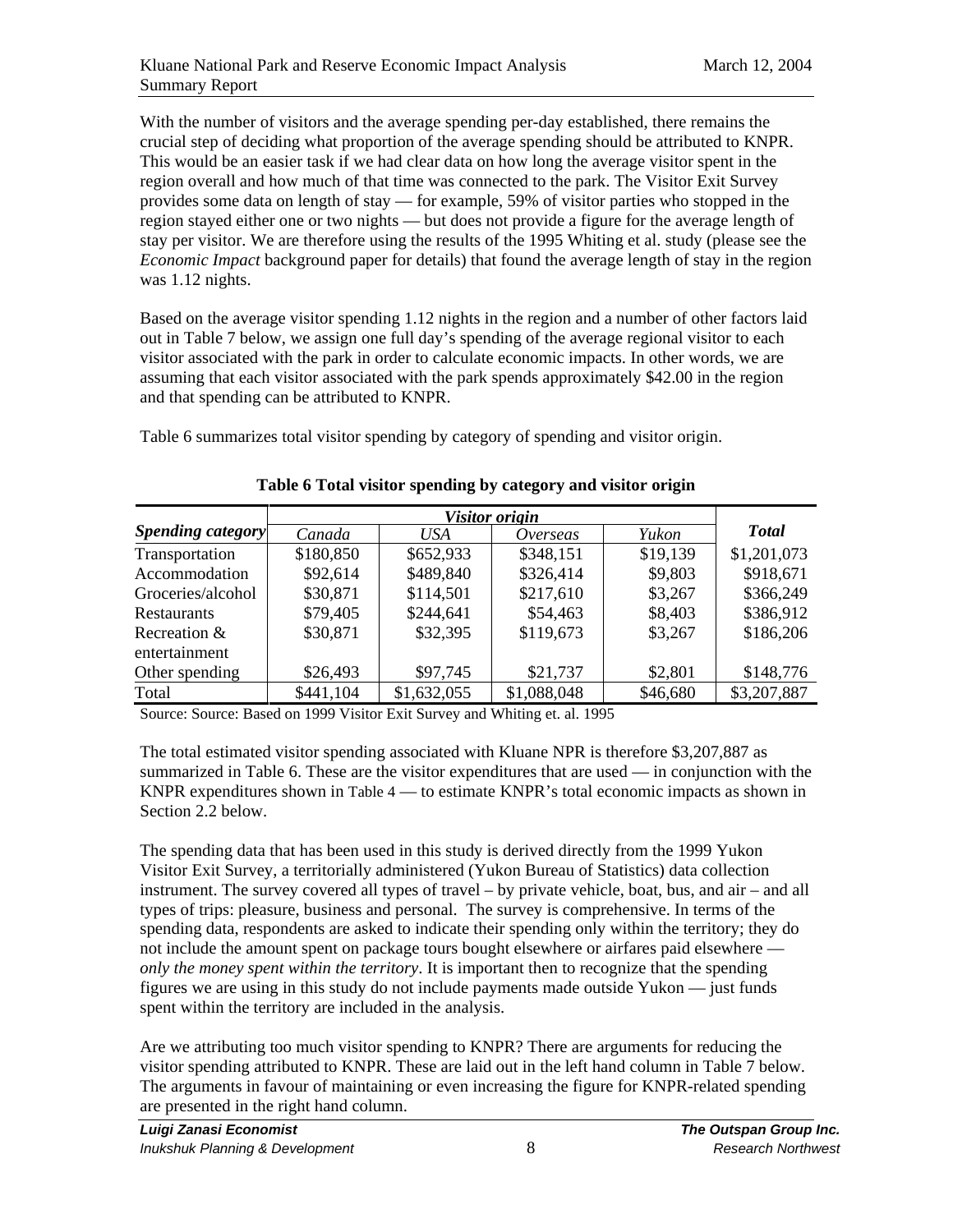| Arguments for reducing the visitor spending<br>attributed to KNPR                                                                                                                                                                                                                                                                                                                                                  | Arguments for maintaining or increasing the<br>visitor spending attributed to KNPR                                                                                                                                                                                                                                                                                                                                                                                                                                                                                                                                                                                                                     |  |  |
|--------------------------------------------------------------------------------------------------------------------------------------------------------------------------------------------------------------------------------------------------------------------------------------------------------------------------------------------------------------------------------------------------------------------|--------------------------------------------------------------------------------------------------------------------------------------------------------------------------------------------------------------------------------------------------------------------------------------------------------------------------------------------------------------------------------------------------------------------------------------------------------------------------------------------------------------------------------------------------------------------------------------------------------------------------------------------------------------------------------------------------------|--|--|
| The bulk of people passing through the<br>region — and especially Americans on<br>their way to Alaska — are passing through<br>anyway, need to stop for gas etc., and<br>would have spent their money whether the<br>park was there or not. Also a large portion<br>of visitors are Alaskans or US military who<br>are commuting from the lower 48 to their<br>home or posting, getting off the ferry at<br>Haines | We do not know how many visitors are<br>$\bullet$<br>attracted to the region by the park and how<br>may are simply passing through. We do<br>know, however, that many people (more<br>than $36,000$ in 1999) who pass through the<br>region do not stop at all. Therefore it clear<br>that travelers do not necessarily need to<br>stop in the Kluane region. Given that<br>encouraging visitors to stop by giving them<br>reasons to do so is a crucial part of<br>increasing the economic impact of tourism,<br>it seems clear that the existence of the park<br>plays a role in increasing visitors'<br>economic impact in the region.                                                              |  |  |
| Someone who drops into a VRC for 20<br>minutes should have very little, if any of<br>their spending attributed to the park -<br>KNPR had nothing to do with their<br>spending.                                                                                                                                                                                                                                     | We have no clear data on the average<br>$\bullet$<br>length of stay of visitors who visit the<br>VRCs. Some pop in for 20 minutes while<br>others (far fewer, no doubt) stay in the<br>region for a week. But people who stop for<br>any reason are 100% more likely to spend<br>at least some money than those who did not<br>stop at all.                                                                                                                                                                                                                                                                                                                                                            |  |  |
| The KNPR has nothing to do with the<br>magnificent scenery that encourages people<br>to stop.                                                                                                                                                                                                                                                                                                                      | Experience from around the world clearly<br>shows that assigning a beautiful area park<br>status increases visitor numbers and<br>general interest in the area. Partly this is by<br>literally putting it on the map, partly by<br>clearly identifying it as a recognized<br>special area, and partly by both the general<br>and specific advertising that comes with<br>park status.<br>For those (likely relatively few) visitors<br>whose primary purpose is to visit the park,<br>it would be legitimate to attribute some, if<br>not all, of their other "in-Yukon" spending<br>to KNPR. We have not done so largely<br>because we have no good data on the<br>number of these kinds of visitors. |  |  |

### **Table 7 Arguments for and against reducing the visitor spending attributed to KNPR**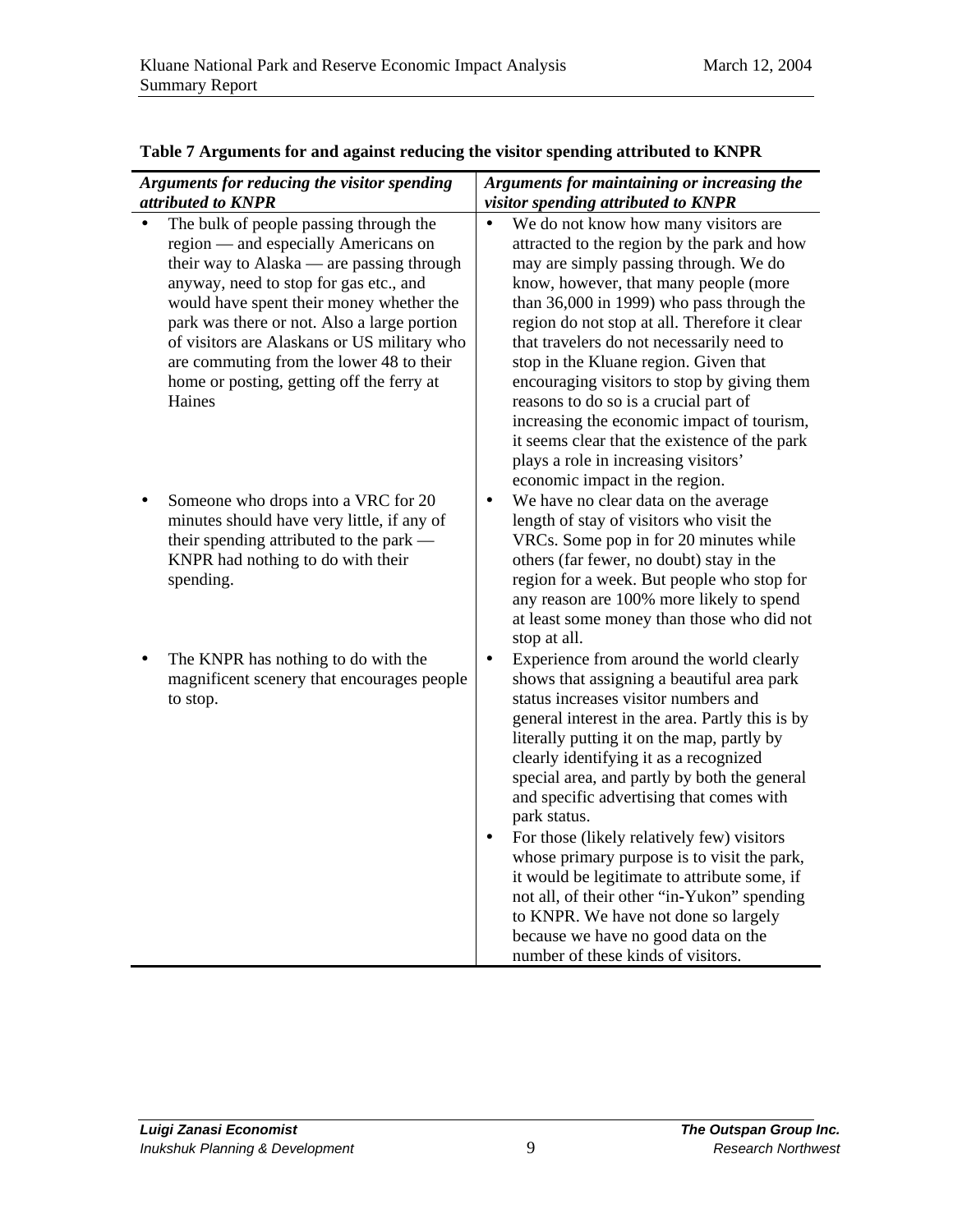#### **Table 8 Direct economic impacts of Kluane NPR visitor spending by geographic area (constant 2000 dollars)**

| <b>Impacts</b>                | <b>Haines</b><br>Junction* | Kluane<br>$region*$ |
|-------------------------------|----------------------------|---------------------|
| Expenditure                   | \$2,405,915                | \$3,207,887         |
| <b>GDP</b>                    | \$330,000                  | \$440,000           |
| Labour income                 | \$266,000                  | \$355,000           |
| Employment (person-<br>years) | 8.6                        | 11.5                |
| Tax revenue                   | \$32,500                   | \$43,300            |

Note: Tax revenue includes only property and excise taxes, not income tax.

It is also important to note that the direct impact of visitor spending on a local economy is relatively small. Only a small portion of total tourist dollars remain in the community as local businesses have to buy their inputs outside the community. Table 8 shows that the \$3.2 million visitor spending (\$2.4 million in Haines Junction and \$800,000 in the rest of the Kluane region) attributed to KNPR, only increases the region's GDP by \$440,000 and labour income by \$355,000. Note that labour income is part of GDP. Also note that the Kluane region numbers include Haines Junction.

### 2.2 Total economic impacts

The Economic Impact Model for Parks and Protected Areas, a product of the Department of Canadian Heritage and the Canadian Tourism Commission, and originally produced by Parks Canada, was used to calculate impacts. This standard and rigorous model has just been updated with the latest impact multipliers based on Statistics Canada data for the Yukon Territory for the commodities contained in the model using 1999 values. The model reflects the most current information on current Yukon economy and its relationships/linkages with other parts of the Canadian economy.

One basic feature of economic impacts that must always be kept in mind is that every dollar of expenditure *does not* create a dollar's worth of impact and, equally importantly, the same amount of different kinds of expenditures *does not* create an equal economic impact. That is, one dollar of KNPR payroll has a

#### **Looking at economic impact analysis**

Any form of economic impact assessment leaves the authors open to the charge of providing an overstated analysis, i.e. of inflating the positive impacts to further the agenda of those who have paid for the assessment. It is always possible to make that charge is because all EIAs rely on data that is less than perfect and depend crucially on certain assumptions. In particular, multipliers are often presented without any justification. This is especially true for smaller communities with limited opportunities to purchase inputs (indirect impacts) and for spending one's income (induced impacts).

For example, in the 1990 input-output model of the Yukon economy, when Statistics Canada was still publishing total impact multipliers, the largest multiplier was 1.49. In other words, the total effect of adding a \$1,000 injection in the economy would result in an increase of \$1,500 in GDP. More typical values were in the order of 1.1 to 1.2. So analyses that present much larger multiplier effects should be viewed with scepticism.

Another strategy used to overstate findings is to use "Total Output" rather than GDP. Total output adds up all sales and does not subtract any leakages. So, for example, looking at a construction project, the "Total Output" measure would add the cost of the contract and the value of materials. But the cost of materials is already included in the contract cost, so it ends up double-counting the value of the materials. Also, the Total Output measure does not subtract the cost of materials obtained from outside the area. GDP, on the other hand, does not double count and does subtract imports.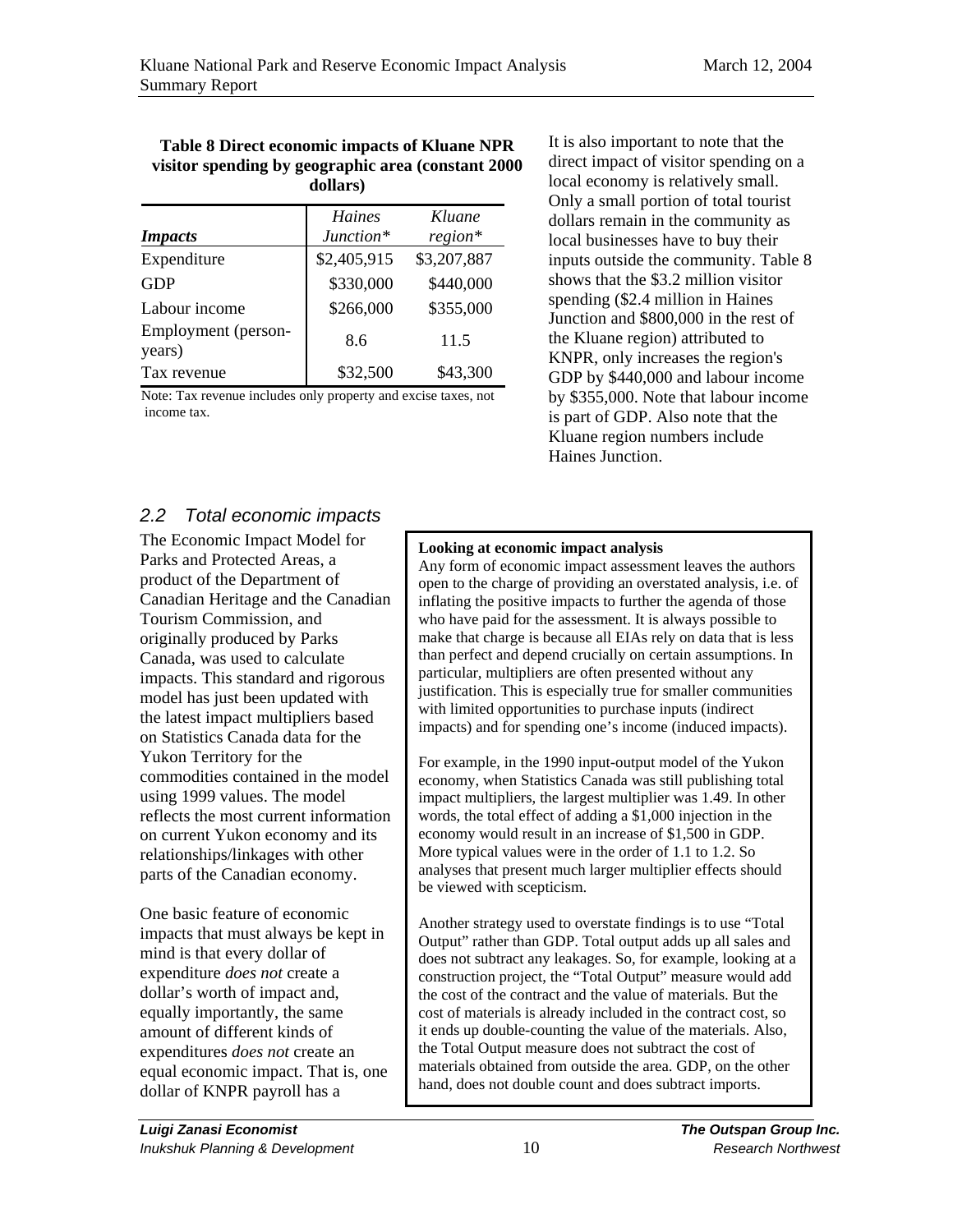different impact then one dollar of tourist spending on gasoline. In some respects this is intuitively obvious; a much smaller fraction of the dollar spent on gas remains in the community than the dollar spent on wages because most of the price of the gas goes to the wholesaler and eventually to refineries and oil producers. (Of course, much of the dollar in wages also leaks out of the community as well, but more of it sticks). The economic impact model deals with the different impacts associated with different categories of spending through a complex set of equations set up to reflect how money has been shown to flow from area to area (e.g. Yukon to rest of Canada) in the different sub-sectors of the economy.

To arrive at the economic impacts shown in the tables below, we fed in all the data on KNPR spending (divided into different types of spending) and all data on visitor spending (again divided into different categories) into the impact model and performed all the necessary calculations. The impacts shown here are cumulative, i.e. the impacts in Haines Junction become part of the impacts in the Kluane region, which in turn become part of the impacts in the Yukon. For discrete impacts by geographic area please see the *Economic Impacts* background paper.

### **Table 9 Cumulative economic impact of Kluane NPR Parks Canada spending (constant 2000 dollars)**

|                              | Within Yukon |             |                     | Outside Yukon** |          |           |
|------------------------------|--------------|-------------|---------------------|-----------------|----------|-----------|
|                              | Haines       | Kluane      | Yukon <sup>**</sup> | Haines          | Kluane   | Yukon     |
|                              | $Junction*$  | $region*$   |                     | <i>Junction</i> | region   |           |
| Expenditure                  | \$1,502,612  | \$1,510,840 | \$1,866,184         | Not applicable  |          |           |
| <b>Impacts</b>               |              |             |                     |                 |          |           |
| <b>GDP</b>                   | \$1,349,000  | \$1,351,000 | \$2,006,000         | \$48,600        | \$52,000 | \$169,000 |
| Labour income                | \$1,303,000  | \$1,305,000 | \$1,721,000         | \$28,900        | \$32,000 | \$108,000 |
| Employment<br>(person-years) | 29.9         | 30.0        | 43.9                | 0.8             | 1.0      | 3.3       |
| Tax revenue                  | \$6,340      | \$6,440     | \$14,400            | \$2,950         | \$3,100  | \$10,500  |

Note: Tax revenue includes only property and excise taxes, not income tax.

\* Direct impacts only reported

\*\* Direct and Indirect impacts reported.

Table 9 shows that the impacts in Haines Junction form the majority of impacts within the territory. A very high percentage of the impact is related to labour income, i.e. the wages and salaries paid by Kluane NPR. Another interesting result is that the property and excise taxes generated from all the spending in Yukon is only \$4,000 more than the taxes this spending generates outside the territory.

Table 10 below presents the cumulative impacts for just the visitor spending .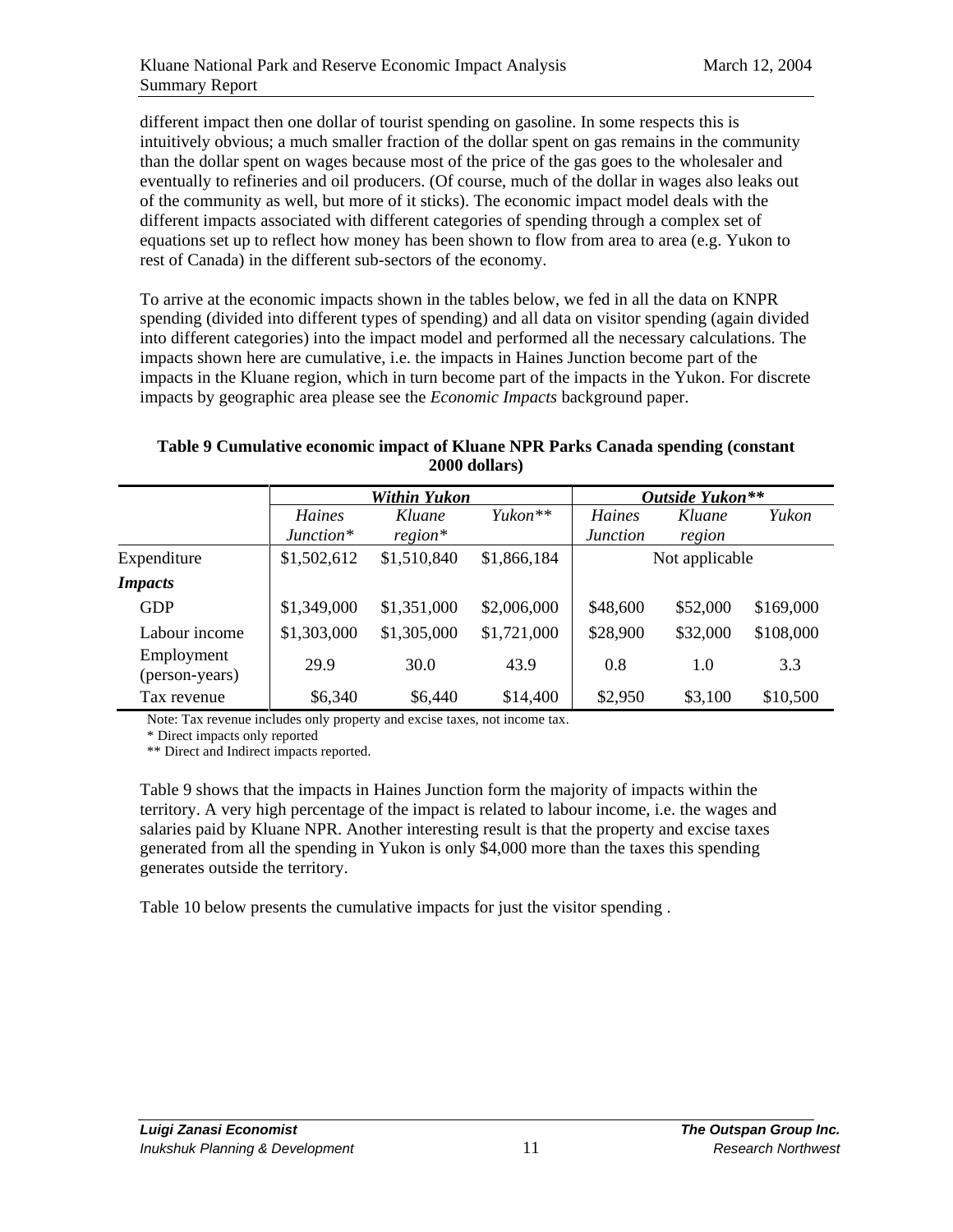|                              | Within Yukon |             |                     | Outside Yukon** |             |             |
|------------------------------|--------------|-------------|---------------------|-----------------|-------------|-------------|
|                              | Haines       | Kluane      |                     | Haines          | Kluane      |             |
|                              | $Junction*$  | $region*$   | Yukon <sup>**</sup> | <i>Junction</i> | region      | Yukon       |
| Expenditure                  | \$2,405,915  | \$3,207,887 | \$3,207,887         | Not applicable  |             |             |
| <b>Impacts</b>               |              |             |                     |                 |             |             |
| <b>GDP</b>                   | \$330,000    | \$440,000   | \$591,000           | \$940,000       | \$1,253,000 | \$1,253,000 |
| Labour<br>income             | \$266,000    | \$355,000   | \$448,000           | \$583,000       | \$777,000   | \$777,000   |
| Employment<br>(person-years) | 8.6          | 11.5        | 13.6                | 18.2            | 24.3        | 24.3        |
| Tax revenue                  | \$32,500     | \$43,300    | \$43,300            | \$77,400        | \$103,200   | \$103,000   |

#### **Table 10 Cumulative economic impact of Kluane NPR visitor spending (constant 2000 dollars)**

Note: Tax revenue includes only property and excise taxes, not income tax.

\* Direct impacts only reported

\*\* Direct and Indirect impacts reported.

Table 10 shows that substantial visitor spending produces relatively small impacts on the local and Yukon economies. Visitor spending is approximately 4.5 times larger than spending by KNPR, but the impact of this spending is substantially less. Further, the largest impacts from visitor spending in the Yukon are felt outside the territory — in all impact measures.

Table 11 adds up the total impacts generated within each geographic area on a cumulative basis.

|                              | Within Yukon          |                     |                     | Outside Yukon**                  |                  |             |
|------------------------------|-----------------------|---------------------|---------------------|----------------------------------|------------------|-------------|
|                              | Haines<br>$Junction*$ | Kluane<br>$Region*$ | Yukon <sup>**</sup> | <b>Haines</b><br><i>Junction</i> | Kluane<br>Region | Yukon       |
| Expenditure                  | \$3,908,527           | \$4,718,727         | \$5,074,071         |                                  | Not applicable   |             |
| <b>Impacts</b>               |                       |                     |                     |                                  |                  |             |
| <b>GDP</b>                   | \$1,679,000           | \$1,791,000         | \$2,597,000         | \$988,400                        | \$1,305,200      | \$1,422,500 |
| Labour<br>Income             | \$1,569,000           | \$1,660,000         | \$2,168,000         | \$612,000                        | \$809,000        | \$885,000   |
| Employment<br>(person-years) | 38.5                  | 41.5                | 57.5                | 19.0                             | 25.3             | 27.6        |
| Tax Revenue                  | \$38,800              | \$49,700            | \$57,700            | \$80,000                         | \$106,000        | \$113,700   |

**Table 11 Total cumulative economic impacts of Kluane NPR (constant 2000 dollars)** 

Note: Tax revenue includes only property and excise taxes, not income tax.

\* Direct impacts only reported

\*\* Direct and Indirect impacts reported

The economic impacts reported in Table 11 show that the economy of the territory benefits from the spending of Parks Canada on development and operations of the park, as well as the spending of park visitors. Territorial GDP is increased by \$2.5 million, labour income is enhanced by \$2.2 million and over 57 person-years of employment are generated annually from this spending. In addition, governments gain over \$57,000 in property and sales tax revenue from this spending. These impacts are somewhat smaller within the smaller areas of Haines Junction and the Kluane region. They are still significant impacts to these economies.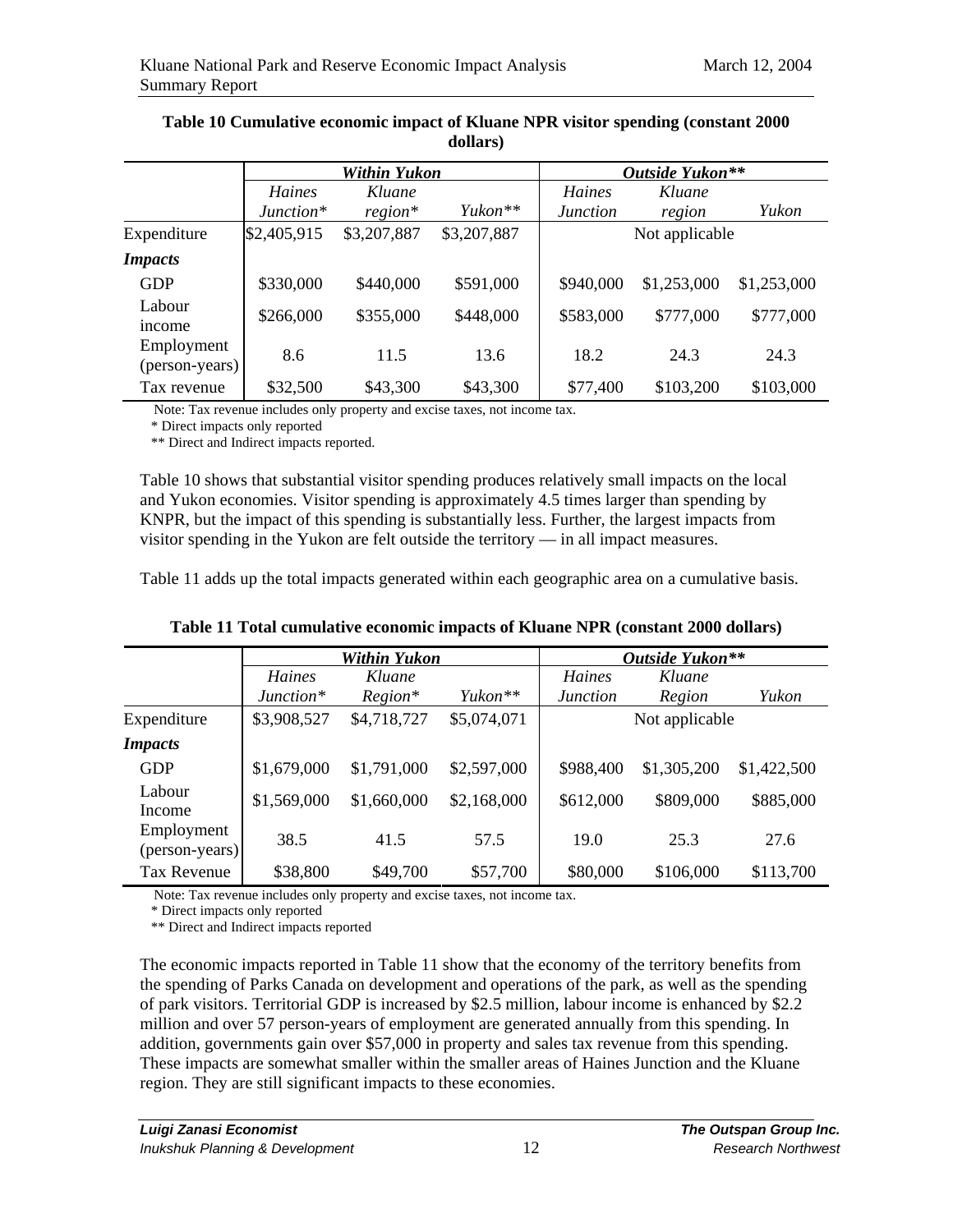Table 11 also shows that the spending occurring in Yukon attributable to Kluane NPR has a significant impact in areas outside the territory. In the case of tax revenue, these impacts are greater in areas outside the Yukon – almost twice those in the territory.

In the EIA portion of this project there are two interrelated estimates in particular that have been identified as indications that the economic impact of KNPR may be overstated: the number of regional visitors and the amount of visitor spending attributed to the park. (Please see Section 2.1.2). We acknowledge that there are arguments for the assertion that the numbers are too high and summarize them in Table 7 of this paper. However, we are comfortable in defending our estimates as they stand. They are based on the only empirical study of park visitations we could find that attempts to eliminate double counting. The steps we have taken to avoid overstating the overall economic impact of KNPR include the following:

- Not included any estimate for the indirect or induced impacts of KNPR in Haines Junction or the Kluane region. These impacts are real and may be significant but, because of a lack of data and reliable local multipliers, we have set them to zero in the overall impact assessment.
- Taken a high estimate of the size of the local economy in the region in order to avoid exaggerating the role of the park in it.
- Included no estimates for non-monetary values (e.g. ecological services, existence, option, and bequest values) in the economic impact analysis. These values are considered real in EIA practice and are certainly greater than zero, but are difficult to quantify.

Simply adding an estimate for those indirect and induced impacts and lowering our estimate of the size of the local economy (within reason) could have dwarfed the effect of lowering our estimates of visitor spending and would still be within the realm of accepted EIA practice.

# 2.2.1 Regional GDP impacts

Table 12 below shows how large a role the GDP impacts of KNPR — as shown in Table 11 above — play in relation to the size of the local, regional, and territorial economies.

|                                   | Haines Junction | Kluane region | Yukon           |
|-----------------------------------|-----------------|---------------|-----------------|
| GDP related to KNPR               | \$1,679,000     | \$1,791,000   | \$2,597,000     |
| GDP of area economy               | \$24,035,000    | \$31,357,000  | \$1,124,000,000 |
| KNPR-related GDP as % of area GDP | 7.0%            | 5.7%          | $0.2\%$         |

#### **Table 12 GDP Contribution of Kluane NPR to the economies of Haines Junction, Kluane region and the Yukon**

As might be expected, the park has its greatest effect upon the local Haines Junction economy and as the area of economic activity is broadened, the park's economic significance is reduced.

Although the KNPR's contribution of 5.7% to 7.0% to regional and local GDP may appear small, it is actually quite significant. In the context of the Yukon's economy, the construction sector, the retail trade sector, and the health care sector each contribute approximately 6% or 7% to the territory's GDP. Not overwhelmingly large, but significant.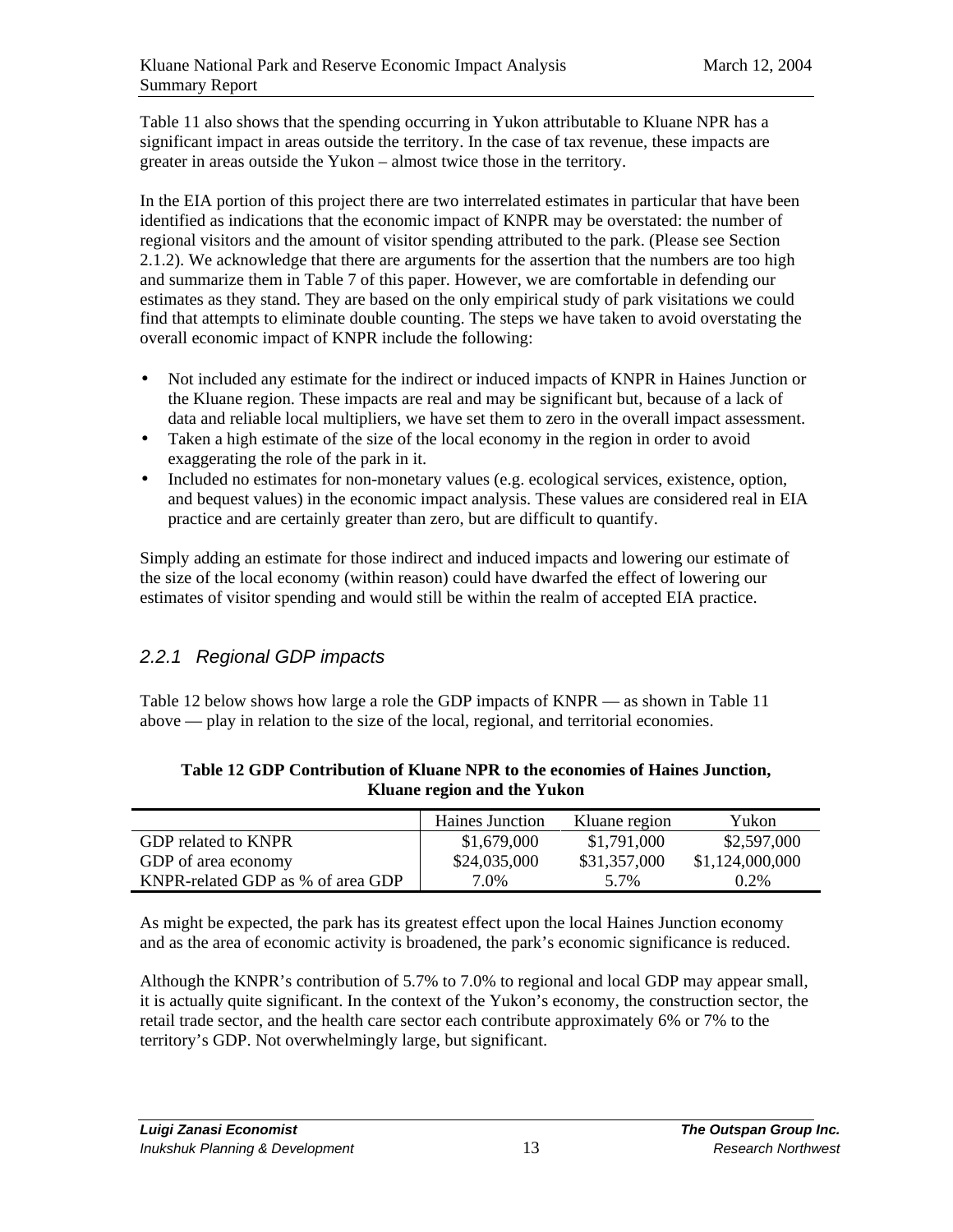# **3 Economic Benefits of Kluane National Park and Reserve**

A complementary and additional analysis to the economic impact analysis can be undertaken that examines economic benefits. Benefits are different from impacts, tending to be somewhat more complex. The Canadian Parks Council's economic benefits framework was applied to Kluane National Park and Reserve as part of this project.

The economic benefits framework is based on there being three categories of beneficiaries from parks and protected areas: individuals, businesses and society. These are termed: personal benefits, commercial benefits and societal benefits. The benefits received by each category are separate and distinct and can be added to generate a total benefits estimate. The economic benefits framework also recognizes that benefits in each of these categories will change as the area analyzed changes (i.e. the perspective of valuation). These different perspectives of valuation are termed "account registers" and typically reflect local, regional, territorial/provincial and national perspectives of the benefits a park generates.

We prepared a preliminary and incomplete approximation of the economic benefits generated by KNPR for two account registers (Haines Junction and Yukon). These indicated a number of things:

- 1. Personal benefits derived from the park seem to be small in relation to the commercial benefits retained in the area for both account registers. This is a function of the small population in the area and their relatively little use of the park compared to others from outside the region or territory.
- 2. The commercial value of KNPR to the region and the territory is significant.
- 3. The societal benefits



are inadequately quantified and do not reflect the societal value that the park generates to these account registers. Further research needs to be undertaken to not only quantify some of the values left unquantified (and not included) but to expand the list of societal benefits specific to Kluane.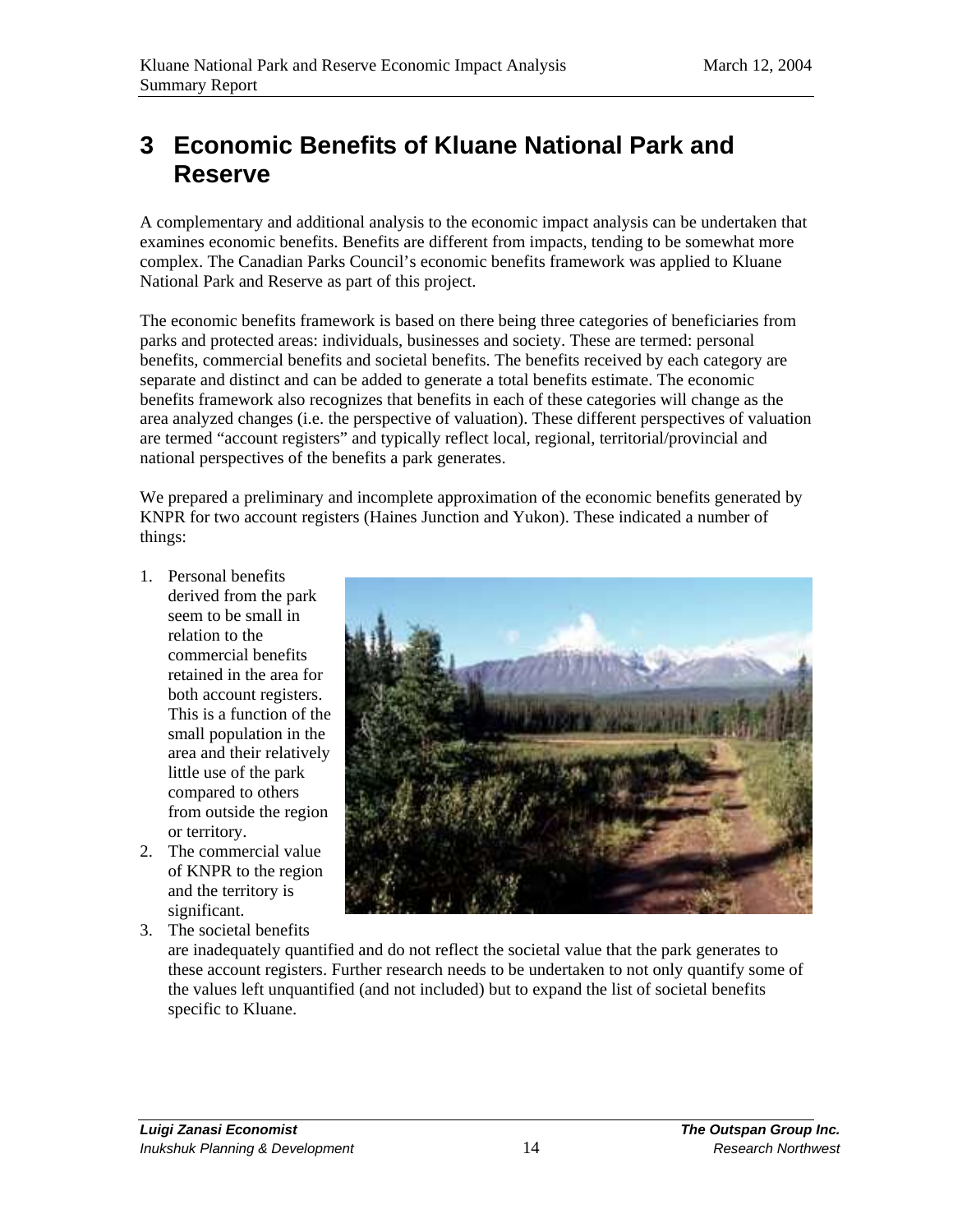# **4 Economic History of the Kluane Region**

# 4.1 Pre-contact and the fur trade

It is not known when humans first began inhabiting the areas in and around the modern day Kluane National Park and Reserve. Oral traditions of Southern Tutchone First Nations feature many stories with details of glacial surges, ice-dammed lakes, people lost in glaciers and proper behaviour around glaciers, all indicating a long-term familiarity of these people with the dynamic and ever-changing landscape of the Kluane region. Prior to European trading ships appearing on the Pacific coast in the mid-18th century, a strong trading relationship also existed between interior Athapaskan and coastal Tlingit groups. Goods such as copper, marble, tanned skin and



fur garments, lichen for dyes and soapberries in birch bark boxes were all brought from the interior.

Around the turn of the 19th century, over-harvesting of the sea otter for their pelts on the northwest coast spurred an increase in demand for furs from the interior. Trapping began to occur more year-round than seasonally for the people of the interior and furs were traded along pre-existing networks to the coast with the

Tlingit acting as middlemen. In exchange for the fur and other interior trade items, the Tlingit provided both coastal and European goods such as Chilkat blankets, seaweed, cedar baskets, dentalia shells, eulachon grease, calico, kettles, axes, knives, needles, guns, traps and other items.

# 4.2 Mining

Although prospecting had been underway for years, placer mining for gold in Kluane did not seriously get underway until Dawson Charlie (one of the discoverers of the Klondike gold fields and sometimes referred to as Tagish Charlie) staked the Discovery claim on the Fourth of July Creek — a tributary of the Jarvis River — on July  $4<sup>th</sup>$ , 1903. This was the first payable gold find in the Kluane district and it set off a gold rush that lasted for several years. The initial rush to the region faded very quickly as Kluane's creeks were found to contain highly inconsistent paying ground and little gold overall. The value of the gold found was dwarfed by the costs incurred by miners.

Before the building of the Alaska Highway in 1942, quartz mining played a very minor role in the Kluane region's economy. There was some exploration and staking of quartz claims in the region, but the lack of any high-grade finds coupled with the lack of transportation infrastructure resulted in no development of hard-rock mines. After the highway was built there was increased exploration in the Kluane region. The only operating mine, however, was at the Wellgreen copper-nickel deposit near Burwash Landing. Wellgreen was discovered in 1952 and began production in May of 1972. Low-grade ore and production problems shut the mine down in 1973.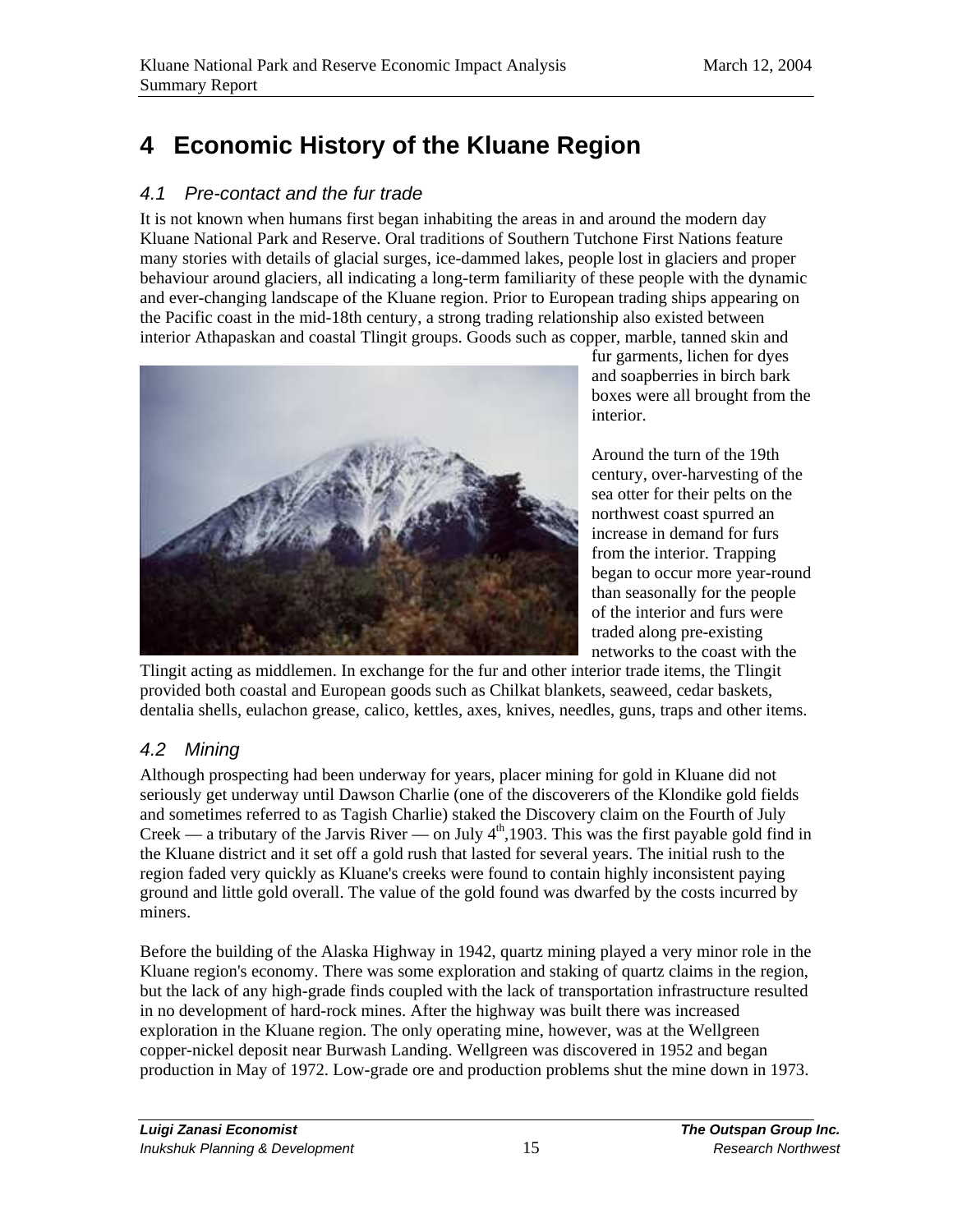# 4.3 Highway construction and the Kluane Game Sanctuary

Haines Junction evolved as a permanent community following the construction of the original Alaska Highway and Haines Road during World War II. The community owes its existence to its strategic location, first serving as a key construction base for contractors building and improving both roads in the 1940s and for building the Haines-Fairbanks pipeline in the 1950s. It then became the main regional highway maintenance camp.

The formation of the Kluane Game Sanctuary was a very strong and unexpected response to the problems of over-hunting during the construction of the Alaska Highway. In December of 1942 — within weeks of the completion of the initial pioneer road — the Canadian government moved to set aside the land west and south of the highway and block any further development in the area. In early 1943 the Territorial Council followed up on the federal government's efforts and banned all hunting and trapping in the 10,000 square mile area. The ban included all First Nation people

despite the well-established hunting rights that First Nations had in Canada. In March of 1943 George Black, the Yukon's MP, announced that the area of the Game Sanctuary had been reserved for a future national park. But, in a seemingly contradictory move, the federal government passed an order in council in 1944 allowing prospecting, claim staking, and the granting of other mineral rights in the Sanctuary.

The formation of the Kluane Game Sanctuary with its total ban on all hunting and trapping had a very large negative impact on the economies of the region's First Nations. Although the First Nation people had objected to the Sanctuary, once it was in place the hunting and trapping ban was largely obeyed.

# 4.4 Park formation

The announcement of the formation of the Kluane National Park and Reserve in February of 1972 had followed a protracted debate over the boundaries of the proposed park. Park proponents proposed including the entire Game Sanctuary in the new park and even

# **KNPR and First Nations**

First Nations, through the then Council of Yukon Indians, opposed park formation until land claims were settled.

Initially it appeared that the creation of the park effectively meant that the territorial game ordinances, which had created the Kluane Game Sanctuary, would no longer apply, and First Nation people would once again be permitted to harvest within the Kluane Park area. However, the federal government interpreted wording in the Parks Act that allows for the *continuation* of traditional harvesting when a new park is formed to mean that — because First Nations had followed the law and not harvested in the area for thirty years — traditional harvesting would still be banned. In addition, the effects of the thirty-year existence of the game sanctuary and the alienation of the Southern Tutchone from these lands were not to be easily overcome.

Unlike miners, neither First Nations nor First Nation citizens were compensated for their economic losses when the park was created. However, the Kluane First Nation has recently negotiated a compensation package for the loss of access to the park and sanctuary lands as part of the land claims agreement signed in 2004. First Nation harvesting rights are also clarified in the Final Agreement.

proposed adding all of Kluane Lake as well. Mining and development proponents initially opposed any park that would not allow natural resource extraction. Not surprisingly, the park boundaries were chosen as a compromise between park and mining interests and, also not surprisingly, neither interest was entirely happy with the result.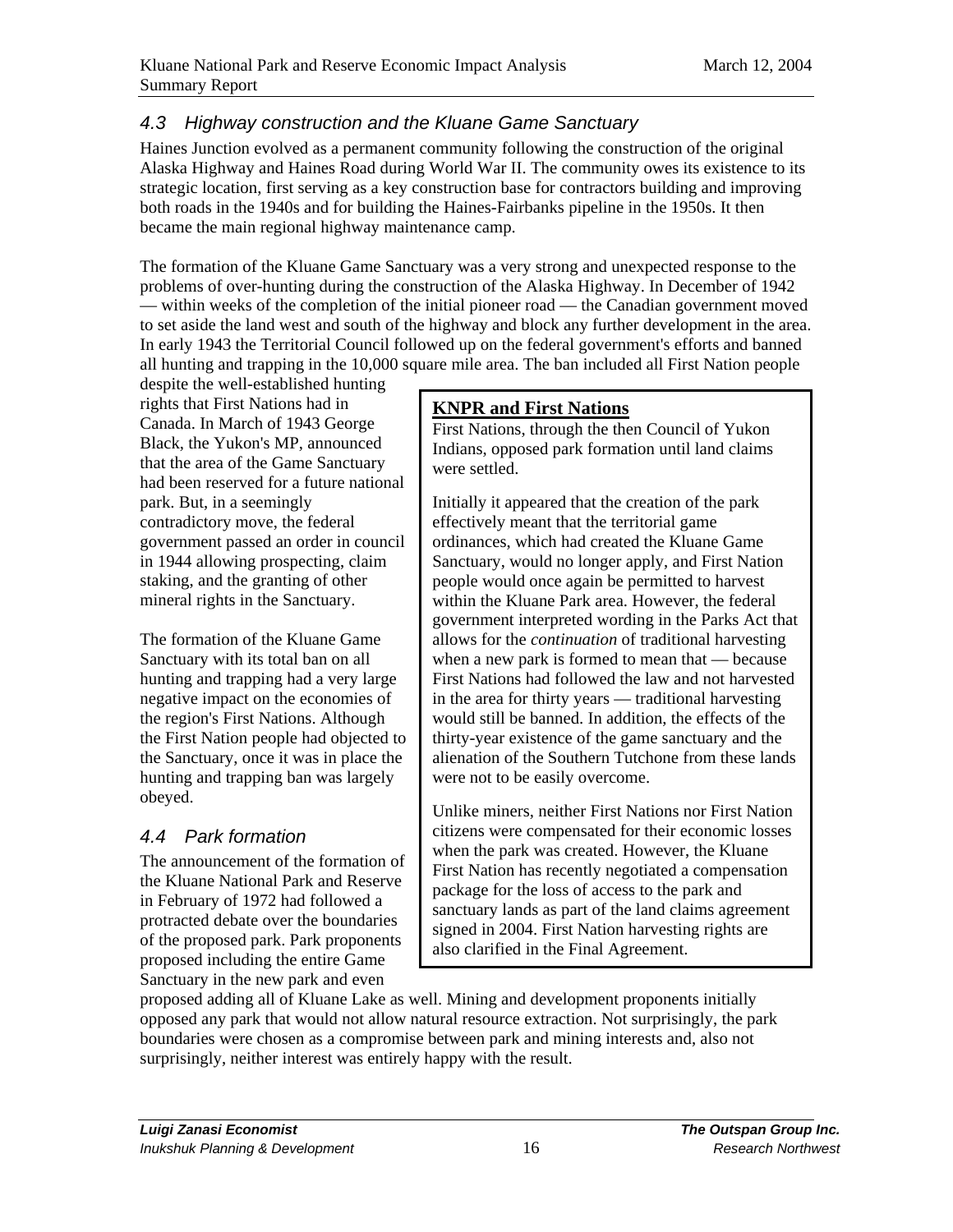# **5 Yukon Community Comparison**

Haines Junction appears, according to almost every economic indicator, to be more prosperous than comparable Yukon communities and the statistical evidence suggests the community grew more quickly following park establishment than comparable communities. This relative success does not mean the local economy is booming, because it is not: unemployment remains high, the real estate market is in a slump and the population dropped between 1996 and 2001. It does, however, raise the question of how large a role Kluane National Park and Reserve has played in Haines Junction's development since its establishment.

While it is impossible, without engaging in speculation, to establish *exactly* how the Kluane regional economy would have developed without the Park, it is instructive to compare the development of Haines Junction with other Yukon communities. The hypothesis made here is that, without the Park, Haines Junction would have developed in a way similar to the other smaller Yukon communities. Therefore, our approach to this problem is to use the average of five selected Yukon communities — Carcross, Carmacks, Mayo, Teslin and Ross River — as a prototypical Yukon Community or a "proxy" for how Haines Junction would most likely have fared without the creation of the Park. That average of five communities serves as a "control group". The basic question to be answered is: what role, if any, has KNPR played in those differences?

# **Kluane Baseline Economic Profile**

| Population - 2001 Census |     |  |  |  |
|--------------------------|-----|--|--|--|
| <b>Beaver Creek</b>      | 88  |  |  |  |
| <b>Burwash Landing</b>   | 68  |  |  |  |
| <b>Destruction Bay</b>   | 43  |  |  |  |
| <b>Haines Junction</b>   | 531 |  |  |  |
| Other areas              | 218 |  |  |  |
| <b>Kluane</b> region     |     |  |  |  |

Census 2001 records about 620 people in the Kluane region reporting some employment income in the previous year:

- 210 people worked full-time and year-round.
- 410 worked part-time, seasonally, or both.

Canada Customs and Revenue data of declared income from 690 tax returns filed by people in the Kluane region in 2000 shows:

- Average income from all sources: \$29,087 per return compared to a Yukon average of \$32,931.
- Average employment income: \$27,386 per return compared to a Yukon average of \$31,798.

In the Kluane region the most important employer is government, with approximately 240 people (or 40% of the labour force) employed by the four levels of government.

Approximately 15% of the region's labour force works in accommodation and food services while a further 15% works in construction industries.

The idea of using a "control" group to examine differences is, in various guises, a basic tool used in almost all social and physical sciences. In this particular case, if there were no major differences between Haines Junction and the "average" community, we could state with confidence that the KNPR did not have a major effect on the economic development of the community. However, the fact that Haines Junction has developed faster and is more prosperous than the "average" community does not automatically allow us to attribute the differences to the KNPR. Other factors that could account for all or a portion of the differential economic development must be identified and analysed.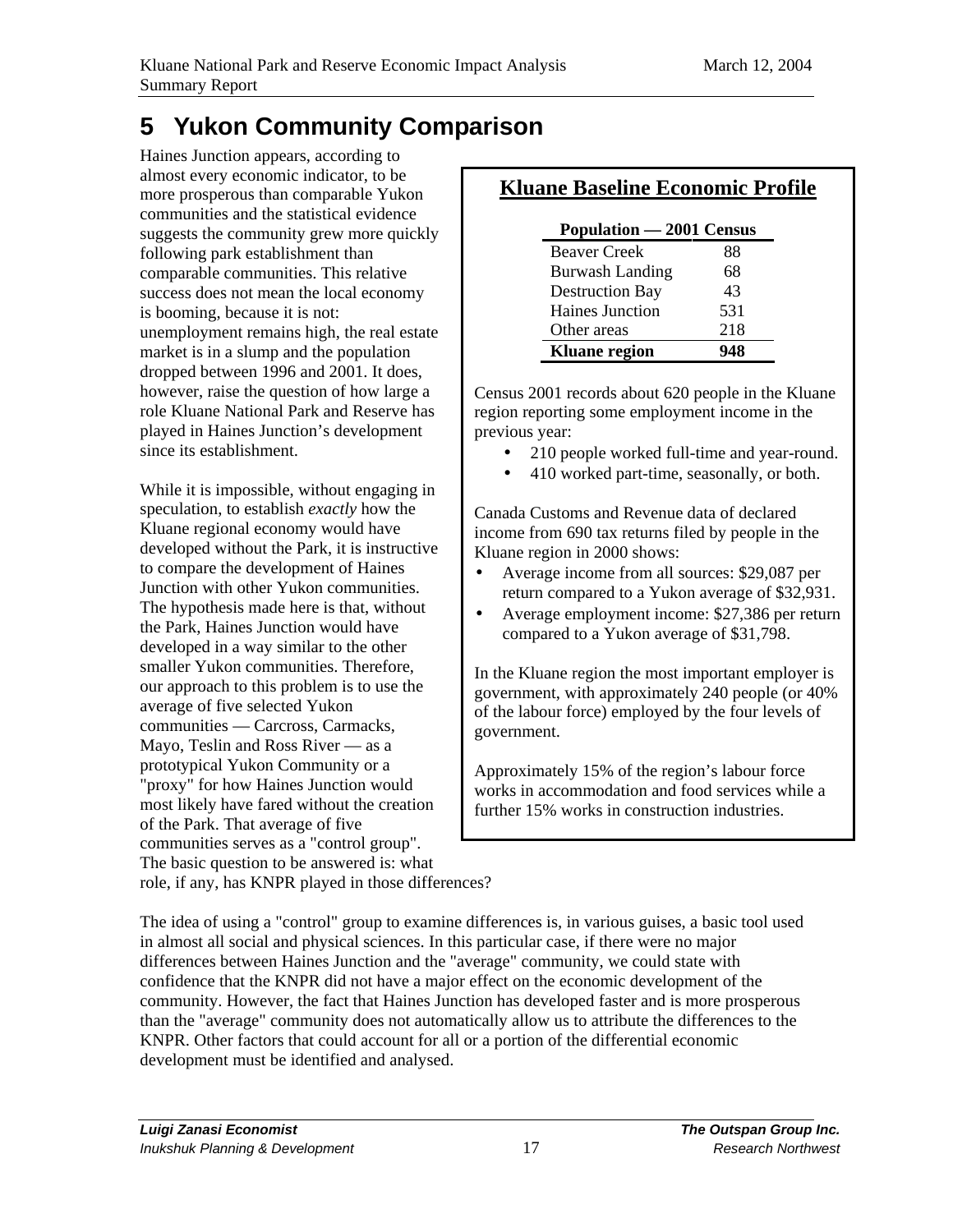

These other factors are identified based on the economic history of the region, interviews with community members, and feedback at the community meetings. Each of these factors is analysed using available data. The basic idea is that if the same thing occurred in other communities, then the factor is unlikely to have made Haines Junction different. If the factor is unique to Haines Junction, then a closer look is required.

The five communities in the "control" group were selected because, although no one of them is an exact mirror of Haines Junction, all share some of its attributes. Most importantly, their population is similar to Haines Junction. Teslin is a similar distance from Whitehorse and is located on the Alaska Highway, thereby receiving the same flow of rubber-tire tourism. Carmacks is also a similar distance from Whitehorse, on a major tourist route, and is located at a highway junction. Carcross is close to Whitehorse, on the route to a small Alaskan port, and has spectacular mountainous scenery. Ross River was selected because it has been at the centre of the most active mining district in the Yukon since the 1960s and so represents the mining possibilities foreclosed for Haines Junction by KNPR's creation. Mayo has also been at the centre of mining activity — both placer and hardrock — for many decades. Carmacks also has, at different times, also been a service centre for mining exploration and for the Mt. Nansen mine.

The methodology used is to compute a number of economic indicators over time for an "average" mid-sized Yukon community. This average is based on data for the five "control" communities: Carcross, Carmacks, Mayo, Ross River and Teslin. The only consistent data available at the community level is from the Census conducted by Statistics Canada every five years, although other statistics are used where relevant.

### 5.1 Population

Haines Junction's population has increased more than four-fold since 1956 while that of the other communities has increased by 50%. Looking at the historic pattern, Haines Junction's population was declining slightly in the 1960s prior to the formation of the Park, while the other communities grew relatively fast. In the 1970s, coinciding with the formation of the Park, the pattern was reversed: Haines Junction's population doubled from 183 to 366 while that of other communities was in decline. Haines Junction did not fare as



**Figure 1 Population, Haines Junction and 5 community average, 1956-2001**

other communities increased, but it then recaptured lost ground by 1991. In the first part of the 1990s, the population of Haines Junction continued to grow at a fairly rapid pace but started declining after 1996. This decline between 1996 and 2001, at 7%, was almost identical to that of the Yukon as a whole and of the average for the other five communities.

well in the early 1980s: its population declined while that of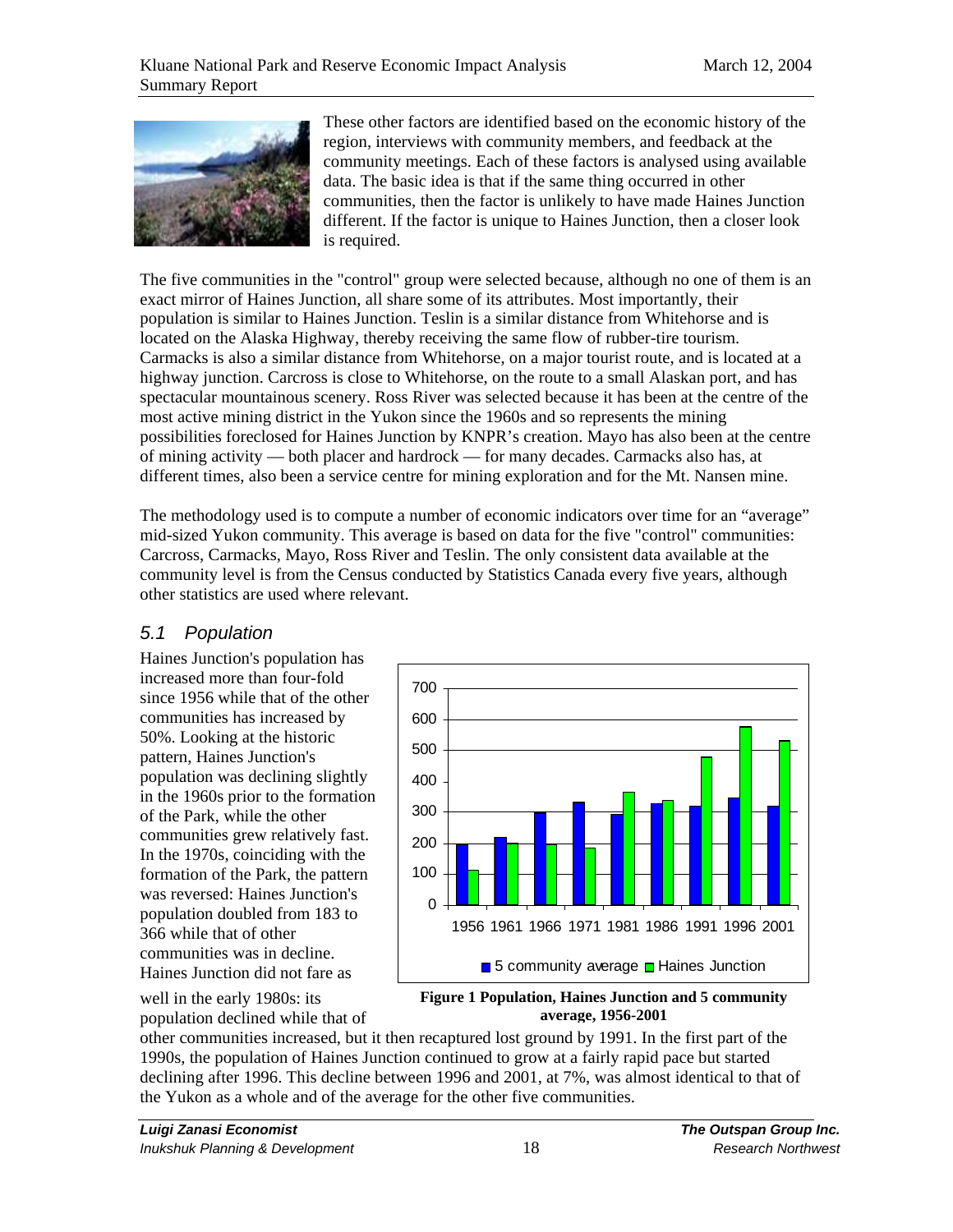#### 5.2 Employment



**Figure 2 Employment, Haines Junction and 5 community average, 1971-2001**

In 1971, Haines Junction had the lowest employment of the six communities studied. By 1981, employment was considerably higher in Haines Junction than in the other communities. According to the census, employment continued to grow in Haines Junction until 1996. From 1996 to 2001, employment was stagnant or declining in all communities except Mayo. Since the 1970s, Haines Junction has consistently employed a larger portion of its potential labour force than other communities, except for Mayo in the early and mid 1990s.



**Figure 3 Average employment income, Haines Junction and 5 community average, 1971-2001**

# 5.3 Incomes

As with employment, incomes in Haines Junction tend to be higher than in the other comparable communities. In 1971, Haines Junction had a below-average income. By 1981 average employment income in Haines Junction was above the comparable community average, and by 1986 the community's average employment income was substantially higher than the average in other communities. From 1986 to 2001 — except for 1996 when Mayo's average income was slightly higher — Haines Junction had the highest income of all the communities examined.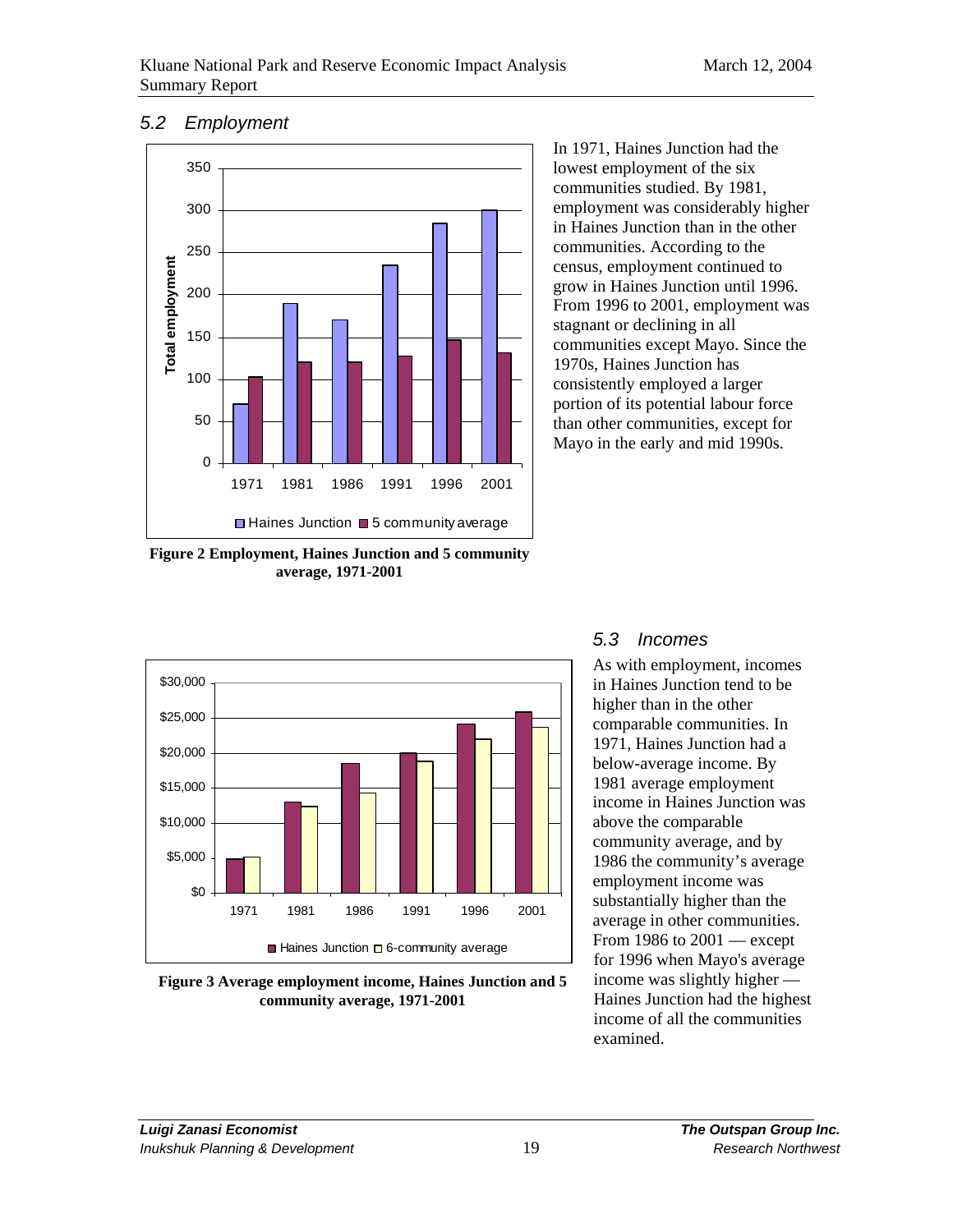# 5.4 Industrial Structure

The industrial structure of a local economy can be seen by examining how many local people are employed in each industry, or industry group, within the community. Figure 4 presents employment by main industrial groups for Haines Junction and the five communities. Note that the total employment figure is higher in this graph than in Figure 2 because Figure 2 only includes those who were employed the week before the Census was taken, while Figure 4 includes everyone who had worked in the previous year.



**Figure 4 Employment by industry, Haines Junction and 5 community average, 1971-2001** 

Both for Haines Junction and the "average community, employment growth was mainly in "Public administration". However, the growth in Haines Junction has been much greater, especially between 1971 and 1981. For the purposes of this analysis, public administration includes not only direct government employment, but also employment in Health and Education. Haines Junction also saw large growth in "Other services". The largest employer in "Other services" is the food and accommodation industry, followed by services to business. Figure 4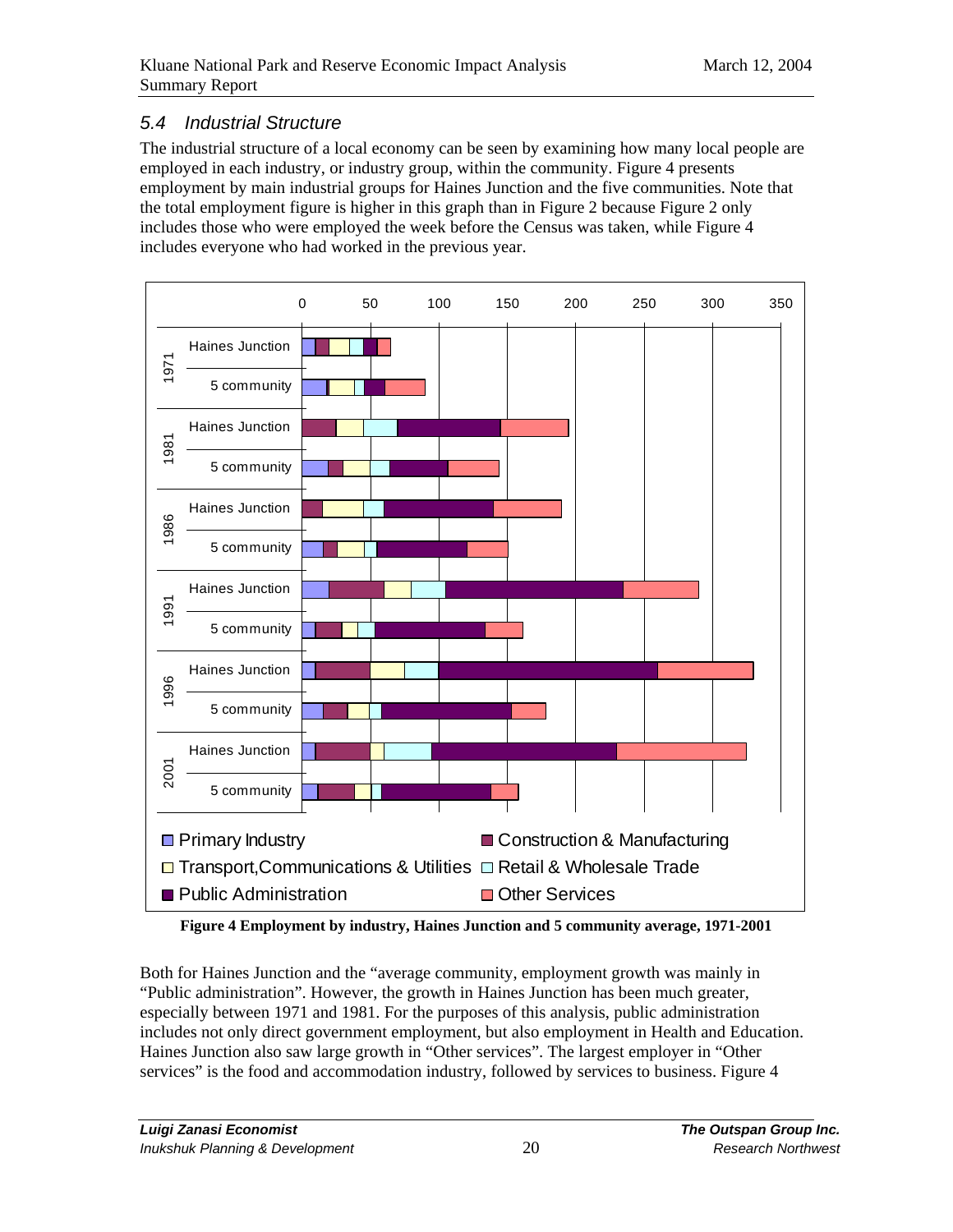shows that Haines Junction's employment in primary industry, construction and trade remained about the same over the last 15 years.



**Figure 5 Percentage employment by industry, Haines Junction and 5 community average, 2001**

Figure 5 shows the percentage of employment in each industry in 2001. Note that these are **percentages** of employment; total employment is larger in Haines Junction, as shown in Figure 2. Employment in primary industry (agriculture, forestry, mining) is lower in Haines Junction than other communities, as is employment in transportation, communications and utilities. The percentage of employment in Public Administration and Construction & Manufacturing is about the same. Haines Junction has relatively bigger Retail, Food and Accommodation, and Other Services industries.

# 5.5 Analysis and Conclusions

Before concluding that KNPR has been responsible for the relative prosperity and generally higher growth experienced by Haines Junction since 1971, other potential factors need to be explored. The factors that could have led to Haines Junction's experience include:

- Infrastructure construction
	- Pipeline work in late 70s (Mile 1111 test section)
	- Construction of Shakwak Project
- Socio-demographic factors
	- Movement of First Nation people away from traditional communities
	- Better infrastructure and amenities making the community more attractive
- Growth of government (other than Parks Canada)
	- Growth of First Nation government
	- Growth of other government employment (municipal & territorial)
- Factors affecting tourism other than KNPR, including:
	- Alaska resident travel from panhandle
	- Natural attractiveness

Infrastructure construction, including the pipeline test section and the Shakwak project, have provided some local employment. But Haines Junction has had — and continues to have — about the same proportion of its residents working in construction compared to the other communities.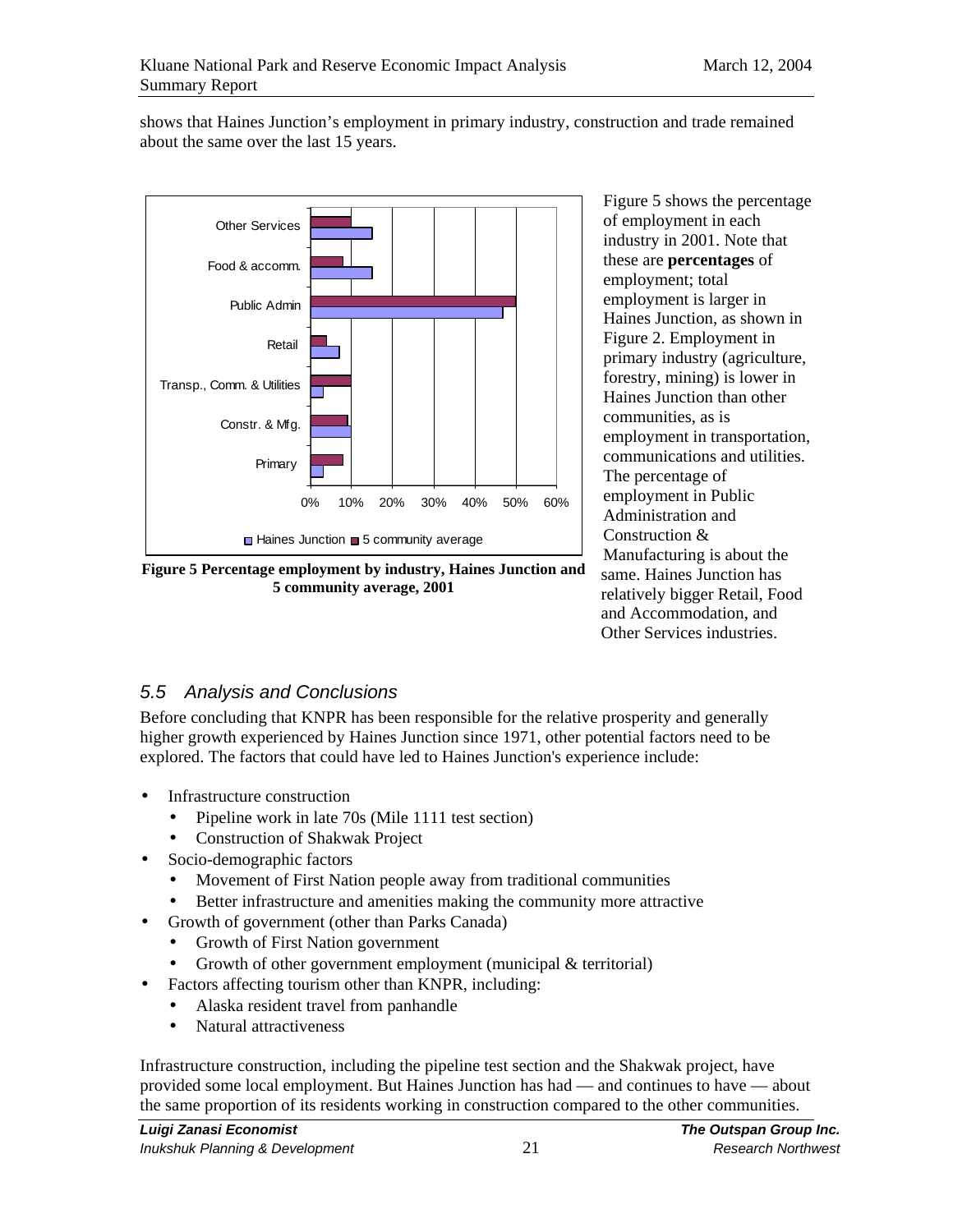This indicates that these projects were not likely a major factor in the difference in growth experienced by Haines Junction.

One of the most important indirect effects of the Kluane National Park and Reserve was the development of community infrastructure that likely contributed to the movement of First Nation people from their traditional communities to Haines Junction and to the immigration of other people wanting a certain lifestyle.

Both anecdotal and statistical evidence points to the depopulation of a number of traditional First Nation communities in the southern Kluane region (Champagne, Aishihik, Klukshu). Despite the deficiencies of Census data, it appears that there was a relatively large movement of First Nation people to Haines Junction in the 1970s. No real conclusions can be drawn from the data after that date because of deficiencies in the data.

The main source of employment growth has been in government, which, at least for the First Nation and municipal governments, is probably related to the population the governments need to serve. Champagne and Aishihik First Nations is one of the most populous, if not the largest First Nation in the Yukon while Haines Junction has a larger population than the other communities and the municipal government must provide more services. As well, the influx of jobs created by the transfer of the Aviation and Marine Branch to Haines Junction by the Yukon government in the early 1990s should not be ignored.

The tourism industry is more important in Haines Junction than in other communities, as evidenced by employment in food and accommodation services and retail trade. Employment in those industries has increased slightly in Haines Junction while it has declined in other communities. Deciding whether the park or the scenery is what attracts the visitors is difficult. But Carcross, which also has spectacular scenery and has the advantage of being accessible to cruise ship passenger day-trips, has hardly seen any tourism industry development to date. It appears highly likely that Kluane National Park and Reserve has had the major impact on the growth of that industry in Haines Junction.

Finally we need to consider the natural resource economy. The communities that have depended heavily on natural resource extraction (Carmacks, Mayo, Ross River) have not fared as well as Haines Junction. While those communities have experienced short periods of prosperity associated with operating mines, Haines Junction has consistently done better. The phenomenon of the decline of the natural resource economy is not unique to the Yukon. The natural resource economy has been in decline all across western and northern North America. The only exceptions to that are the areas dependent on oil and gas and, recently, the diamond mining developments in the Northwest Territories.

Over the last few years, Haines Junction — like the rest of the Yukon — has suffered from a decline in population and in employment. Nevertheless, the evidence does indicate that Kluane National Park and Reserve has had a considerable influence on the development of the local economy and bears a large part of the responsibility for the relatively greater prosperity Haines Junction enjoys. This is not to deny that other factors have not played a role in the economic and population growth experienced by the community, but many of these other factors have also been at play in other communities.

We can safely conclude that KNPR's creation gave Haines Junction a head start in the 1970s. By 1981, Haines Junction's population and economy were well ahead of the other communities and the community has kept its lead since. The post 1981 economic growth is likely due to a large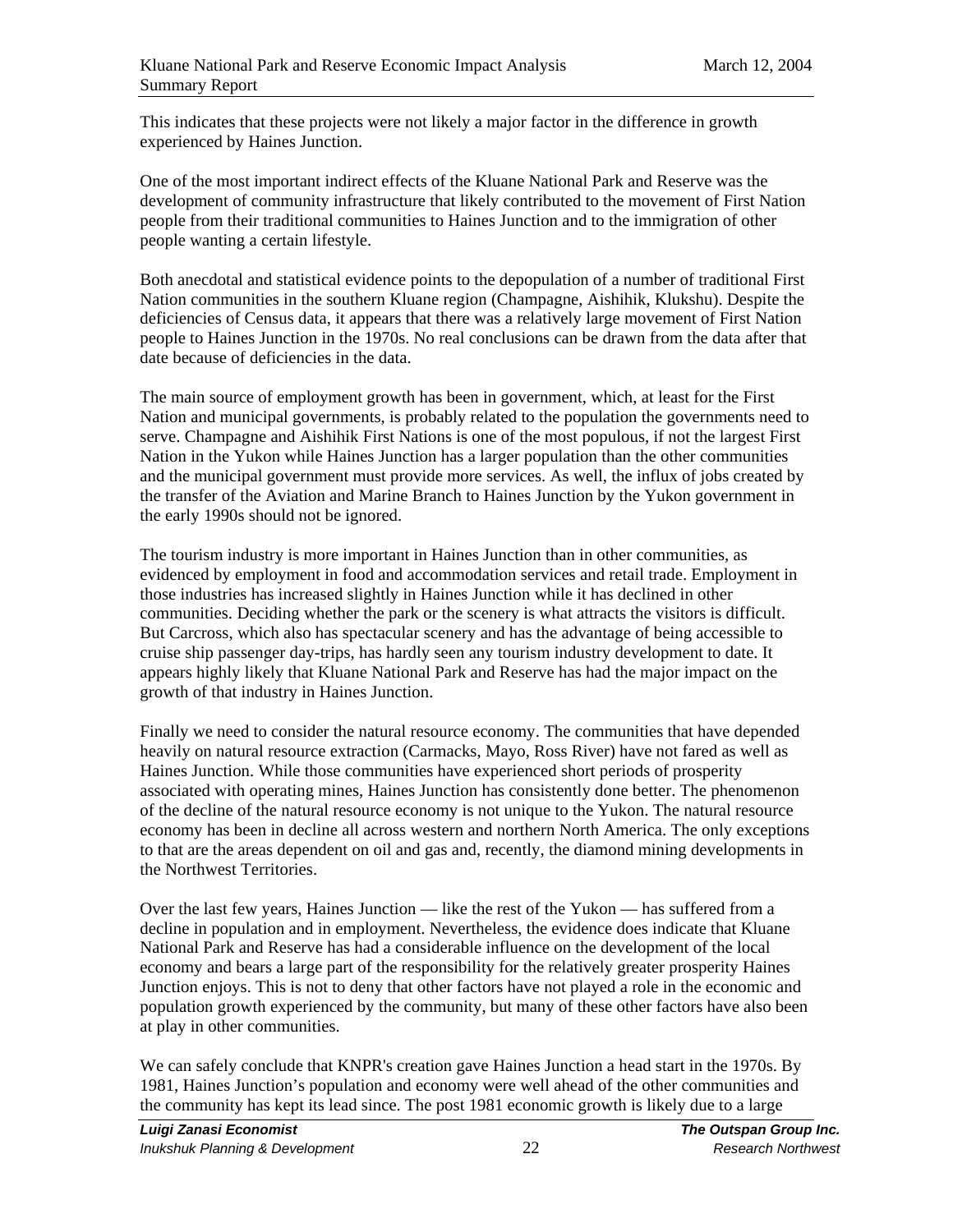number of factors, which include: the continuing influence of KNPR, the growth of First Nation, municipal and territorial governments, the development of community infrastructure, and the various activities initiated by the citizens.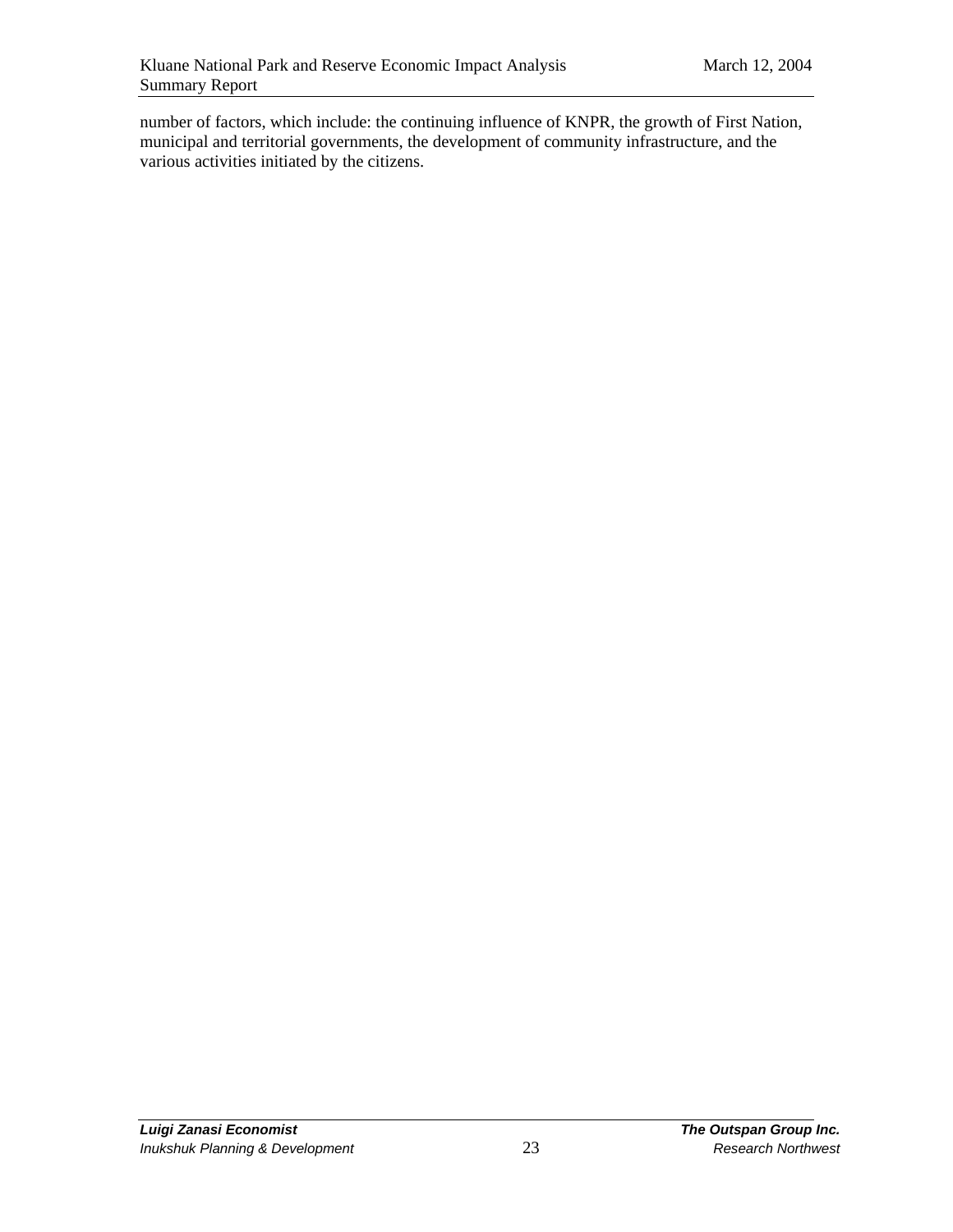# **6 Community Perspectives on Economic Development**

The information on community perspectives comes from an in-depth survey done in 1987 by David Leverton, a limited survey we conducted as part of this project at the beginning of 2004, and comments made by community members at a series of meetings in late October 2004 held to present and review a previous draft of this study.

The interviews and meetings were very useful in refining our analysis, identifying concerns that needed to be addressed, and identifying factors affecting economic development that the study team needed to take into account. In a separate appendix, we provide detailed responses to the concerns and comments expressed by community members and explain how we have addressed them. A number of criticisms directed at the initial draft of the study caused us to rethink some of the analysis and to provide much more detail in this summary paper.

### 6.1 Local Interviews

We conducted a total of 22 interviews with business owners and other residents of the Kluane region for this project. Of the 22 interviewed, 12 were local business owners. Many of those interviewed have lived and worked in the region for decades.

We recognize that this survey is by no means representative of all views about the Park of the community as a whole. On the other hand, it does represent the views of a significant segment of the community.

#### *Key Points:*

- The interviewees pointed out that they have consistently expressed their concerns about the lack of economic benefit derived from park establishment over the years but felt that their views have been ignored.
- The business owners who did do interviews had an almost uniformly negative overall view of the park and its impact on regional communities. For many, that negative view is strongly held and was forcibly expressed.
- The individual interviewees generally held more positive views of the Park than the business owners, but a small majority still expressed a high level of dissatisfaction overall.
- Much of the overall negative view stems from disagreements between Parks Canada (and others) with local residents over how access to the park is managed and the local inability to capitalize on the presence of the park because of restrictions on the type and level of use permitted.
- A number of interviewees pointed out that the Park was responsible for the construction of infrastructure in the 1970s and this.

An underlying theme is that the community's economic expectations of the park have not been met. For some, it appears that economic hopes and expectations have been raised and then dashed over the past decades as management and access rules have been established.

# 6.2 Community Expectations

What were and are the expectations of people in the Kluane region of the KNPR and its economic impact? Have those expectations been met? These questions are impossible to answer empirically without, for example, a comprehensive community opinion survey conducted when the Park was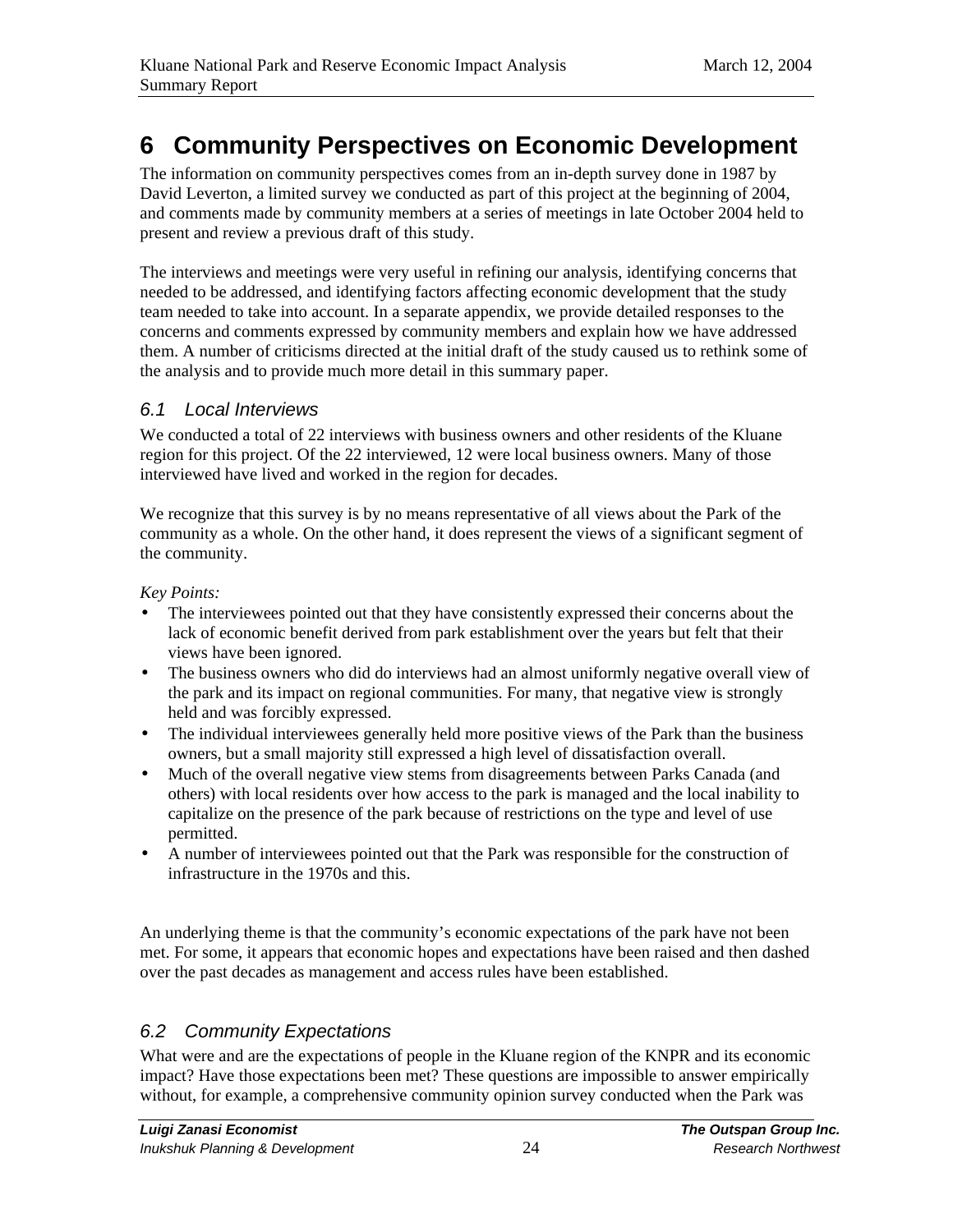established and repeated a number of times in the decades since. These surveys have not been done. And, of course, expectations have and do vary between individuals, between communities, and change over time.

So what is the evidence that leads many — including the authors of this report — to the broad conclusion that overall community expectations have *not* been met? The following list summarizes some of that evidence. Note that no judgement is made or implied as to either the reasonableness of the expectations or the reasons why things happened as they did. (See the *Economic History Background Report* for more details).

- The creation of KNPR brought with it the expectation that the region's First Nation people could resume their traditional uses of the area, including hunting and trapping. This did not occur.
- The creation of KNPR resulted in a marked decrease in the means of access into the area. Examples include restrictions on aircraft landings and the closure of approximately 240km of roads that were passable to vehicles.
- The process of developing and reviewing the KNPR management plans clearly shows a pattern of ideas for development (and particularly for increased access to the park) that are initially accepted by most parties as reasonable and even desirable but then do not happen for a number of reasons. Examples include the proposed road up the Slims River and road access to the Alsek Pass area.
- A broad and in-depth 1987 survey of Haines Junction residents, both First Nation and non-First Nation, showed that 80% of the community supported increased access to KNPR.

The much more limited survey of 22 local residents and business owners conducted for this study shows a very high level of disappointment with the level of access to the park and with its economic impact on the community.

# 6.3 Analysis

Had economic growth been a stated objective at the outset and clear performance targets set through the application of a benefit/impact agreement, such as is now common practice, it would have proven easier to achieve more precise measurement and accountability for the results achieved. Interviews with 22 community members showed that a common perception is that the Park has not produced much in economic benefits, and this was reiterated by some community members in two public meetings held in October 2004.

Part of the problem seems to have stemmed from the lack of clarity in Parks Canada's original mandate for the Park with regard to regional economic development. Judging by the results of the interviews and the 1987 survey, the expectations of many people in the community with respect

to the impact of the Park have not been met. Access into the national park remains the main bone of contention for many Kluane region residents who argue the park has not done enough to keep visitors in the region.

The most recent Park Management Plan has begun to address these concerns. It is also important to note that at the national level through legislation and policy, the protection of ecological integrity is, in relation to a National Park, Parks Canada's first priority.

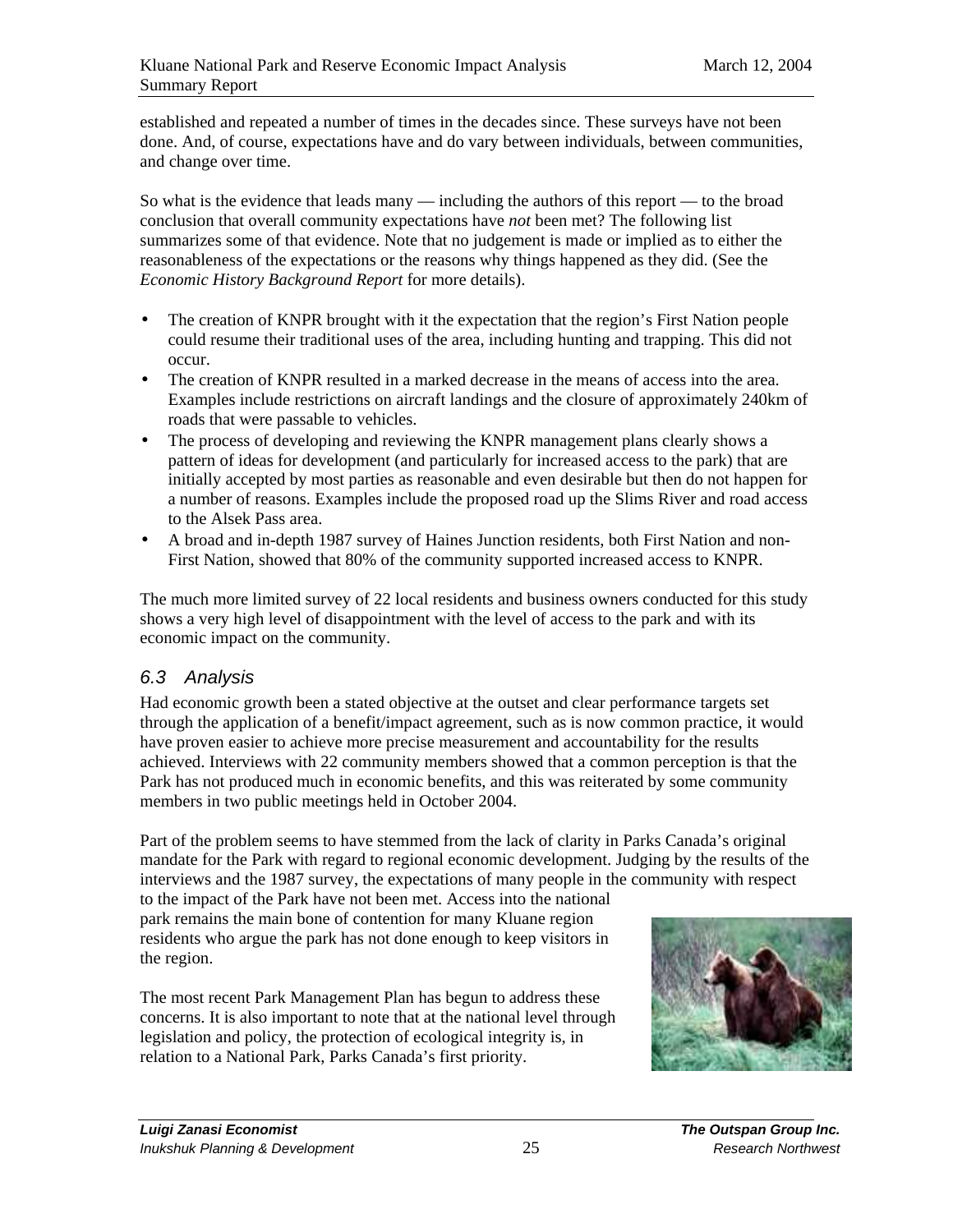The Park clearly has had a large positive impact on the local economy. Certainly in recent years the lack of investment in infrastructure recapitalization and visitor program delivery may have had a negative effect as illustrated by the decline in visitation levels to the Haines Junction and Sheep Mountain visitor reception centres. On the other hand, initiatives to improve access such as the Alsek Pass Road and Day-use Area proposal have not withstood independent environmental assessment.

With the more recent addition of new national parks in northern Canada, benefit/impact agreements have become a regular part of the park establishment policy and process. This occurred largely because most recent national parks have been created through the land claims process, which strived to maximize potential benefits for Aboriginal People as well as address some of the inequities that directly affected Inuit and First Nations.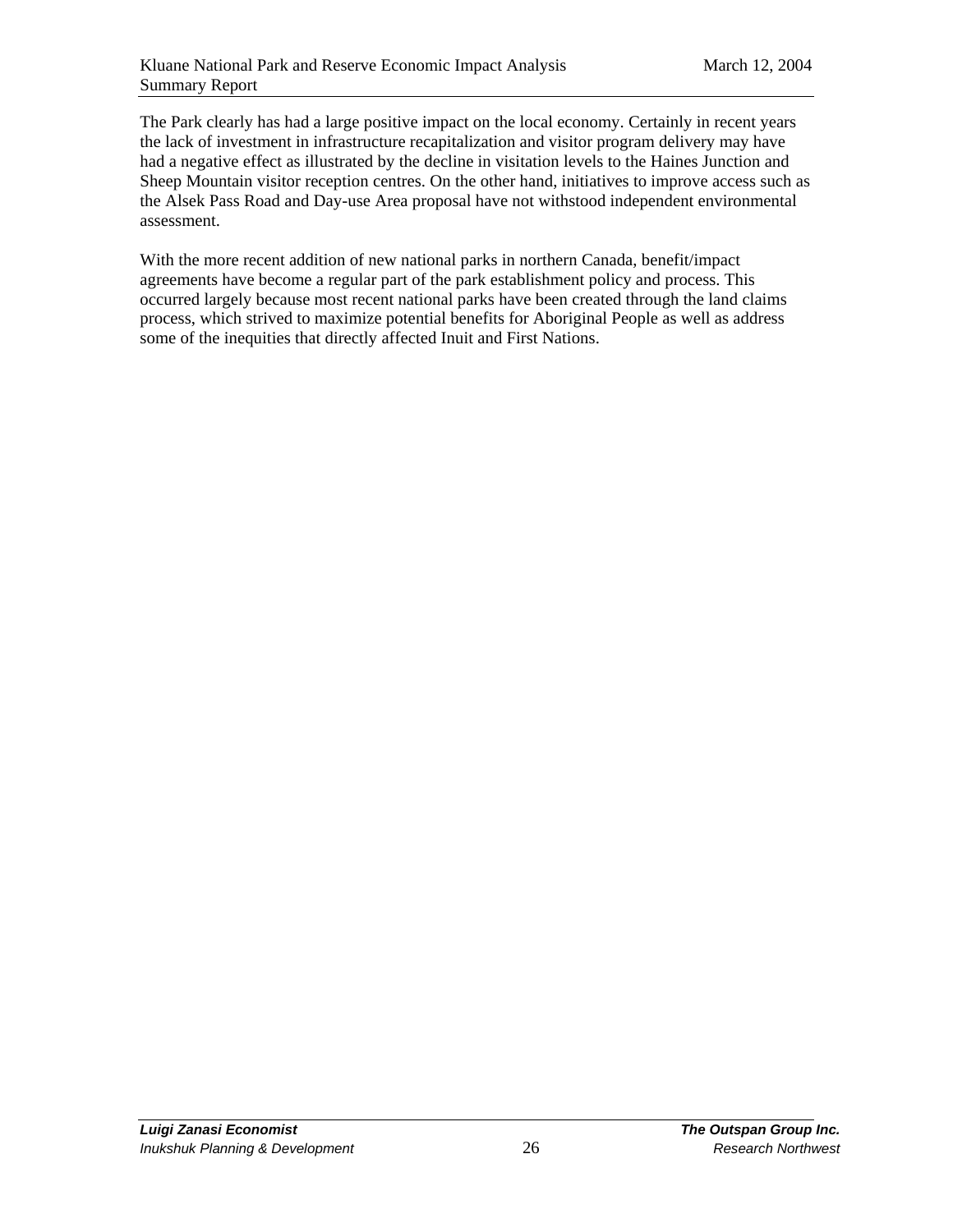# **7 Conclusions**

This study confirms that establishment of Kluane National Park Reserve has had, and continues to have, a positive impact on the Haines Junction and Yukon economies. Spending by Parks Canada and by visitors attracted by the Park results in increased economic activity and opportunities, more jobs and higher incomes in the region. Despite the current economic difficulties, Haines Junction is more prosperous than other comparable Yukon communities, even those that have depended on natural resource development, mainly because of the Park. On the other hand, the other Kluane region communities (Burwash Landing, Destruction Bay, and Beaver Creek) have not benefited very much from the Park.

The economic impacts of Kluane National Park and Reserve are calculated from the following expenditures:

- Average annual expenditure by Parks Canada associated with KNPR is \$2.11 million.
- KNPR directly creates about 28.5 person-years of employment and has an average annual payroll of \$1.23 million.
- Total annual visitor spending associated with Kluane National Park Reserve is \$3.21 million.

The annual economic impacts of KNPR and visitor spending are:

| Impacts       | Haines Junction   | Kluane region     | Yukon             |
|---------------|-------------------|-------------------|-------------------|
| GDP           | \$1,679,070       | \$1,791,256       | \$2,596,967       |
| % of GDP      | 7.0%              | 5.7%              | $0.2\%$           |
| Labour Income | \$1,569,084       | \$1,659,505       | \$2,168,142       |
| Employment    | 38.5 person-years | 41.5 person-years | 57.5 person-years |
| Tax Revenue   | \$38,800          | \$49,718          | \$57,699          |

Note: The community and Yukon Gross Domestic Product (the broadest measure of an economy's size) impacts are smaller than actual expenditures by Parks Canada and tourist spending because many of those dollars flow out of the region and the Yukon to pay for imported goods and services.

Note: Tax revenue includes only taxes on products and services (e.g. GST, excise taxes, and property taxes, licences, and fees). Income tax is not included in the model.

Most of that impact is due to Parks Canada spending. Although the tourism spending figure is relatively large, its impacts are much smaller than the direct spending by Parks Canada. As can be seen from the table, about two thirds of total Yukon impacts accrued in Haines Junction, but a very small proportion — only about 5% — went to other Kluane region communities.

A comparison of Haines Junction with other comparable Yukon communities from the 1960s on provides compelling evidence that the establishment of Kluane National Park and Reserve has played a large role in the growth and economic development of Haines Junction. Haines Junction's population was stagnant in the 1960s while the other communities grew relatively fast. In the 1970s, coinciding with the formation of the Park, the pattern was reversed. In 1971, Haines Junction had the lowest level of employment of the six communities studied. By 1981, employment was higher in Haines Junction. In 1971, Haines Junction residents had a belowaverage employment income. By 1981 Haines Junction was above the comparable community average and by 1986 the community's average income was substantially higher than in other communities.

Comparison with other communities shows that factors other than the Park, while important, can only provide a partial explanation why Haines Junction has done considerably better economically than other comparable Yukon communities. The KNPR clearly gave Haines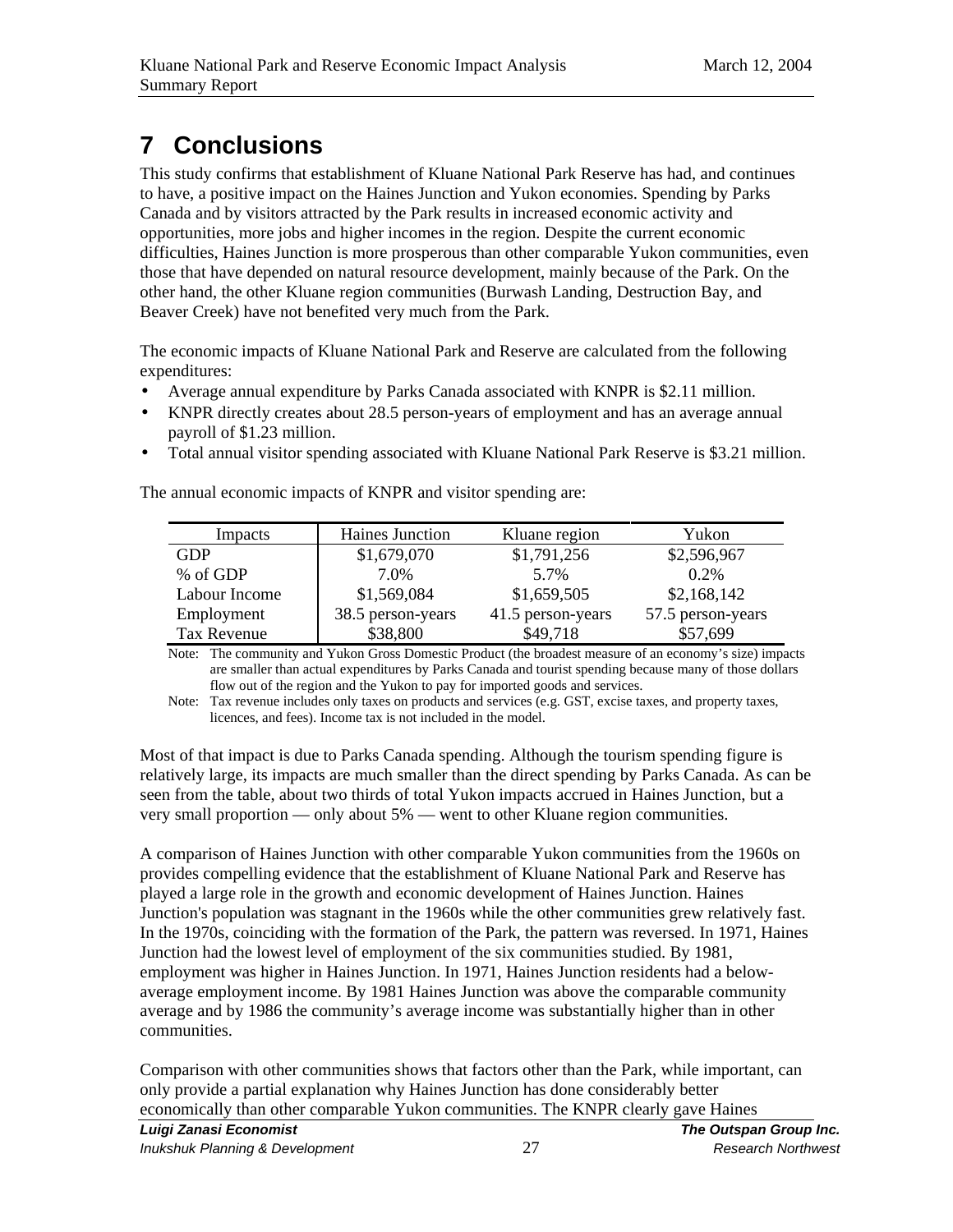Junction a head start in the 1970s, and the community has kept its lead since then. The Park seems to have served as a catalyst that not only improved economic conditions but also gave the community amenities and infrastructure that set the stage for future growth. A number of other factors as well as the KNPR have helped Haines Junction grow at the same pace as other communities since the early 1980s.

This study does not answer, nor was it intended to answer, the question whether the Park could have produced even greater economic benefits. Some of the numerous projects that have been proposed over the years and rejected or not implemented for any number of reasons might have resulted in greater economic impacts, but, in the absence of hard data, we have no way of establishing this conclusively.

Kluane National Park and Reserve is an icon tourism product with international recognition, but it is also only a part of the larger regional economic picture. As a national park, it cannot be all things to all people. Disagreements about the Park's economic role must be resolved by community members and Parks Canada.

The park management plan review process has established the mechanism that allows for the exploration and discussion of new economic opportunities and partnerships that can ensure the national park continues to provide positive, sustainable economic benefits to the community of Haines Junction, the Kluane region and Yukon as a whole. We hope that this study will be useful to the community and the region for economic planning, park management, community development and future regional tourism planning.

### 7.1 Lessons for future park establishment

All economic indicators show that, for Haines Junction, the creation of the Kluane National Park and Reserve did result in greater economic development of the community. However, this has been countered by the view that the Park did not offer the economic opportunities it could have. The question here is: what lessons can the experience with Kluane Park give to other communities?

First, Haines Junction and KNPR are accessible by road along a major highway. Its experience may not be transferable to more remote communities. In recent years, most new national parks have been established in the remoter parts of Canada, and they only affect a few, small communities directly. In these communities, every new dollar brought into the community counts and there is a substantial amount of leakage. The impacts on these communities, both positive and negative, tend to be exaggerated because of their size and general isolation. The cost of doing business is high, resulting in the associated squeeze on capital and operating budgets over time. Similarly, because costs are high, there tends to be more bulk purchases. For large capital projects this can also mean that up to 75% or more of the dollars spent actually occur outside the community and region, yet their benefit value is attributed to the park directly.

But for road-accessible communities, the KNPR experience does offer some valuable lessons. First is that a park can have positive economic impacts greater than other economic development strategies. This has been the experience in the Yukon, where, for the most part, the economies of similar communities dependent solely on natural resource extraction or on pass-through tourism have lagged behind Haines Junction.

On the other hand, the disappointment expressed by many people in the community about the economic effects of the Park points to a serious problem. The economic expectations of the